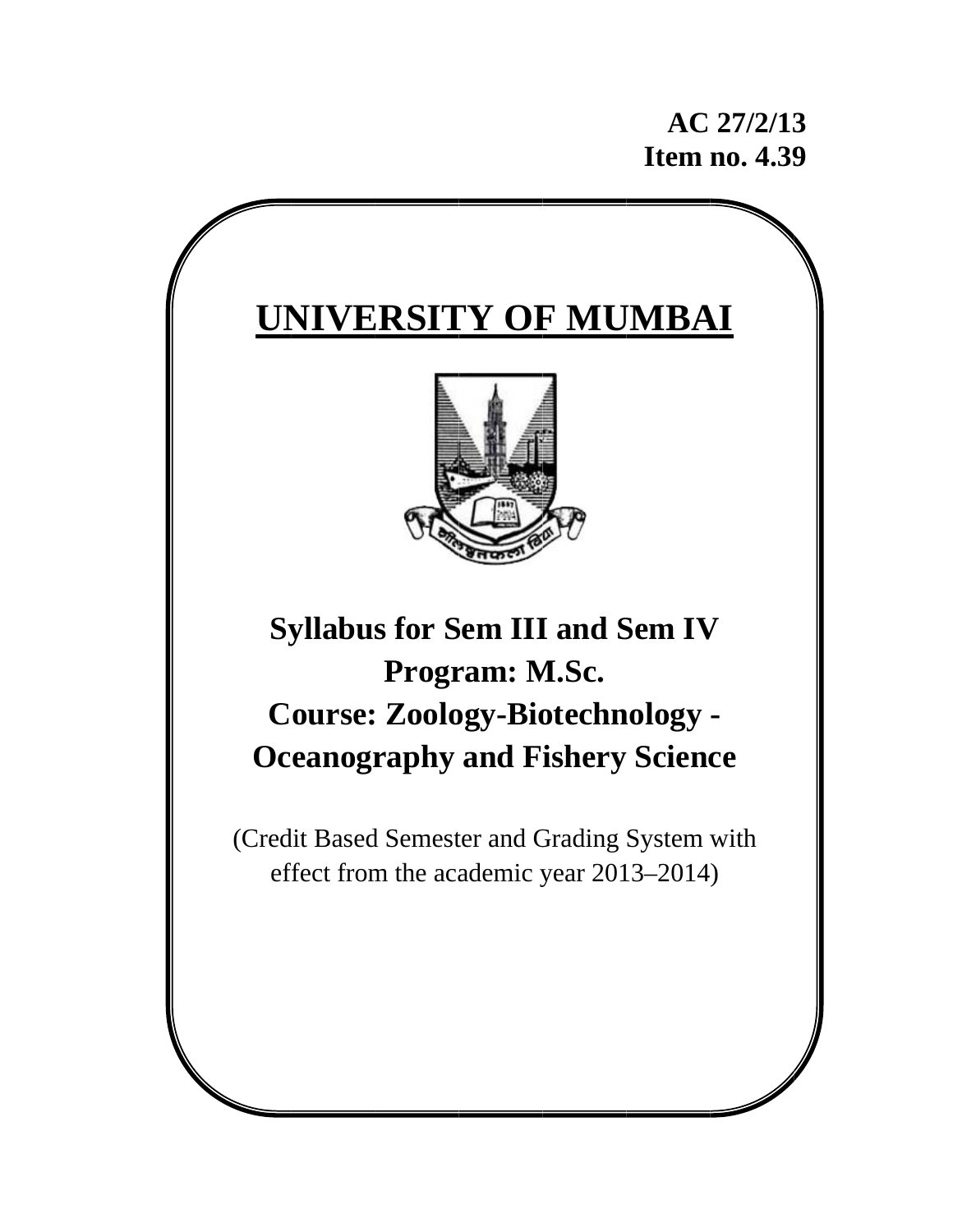#### **UNIVERSITY OF MUMBAI**

#### **M.Sc. in Zoology: SEMESTER III and IV**

Credit Based Semester and Grading System

to be implemented from the Academic Year 2013-2014.

#### **PREAMBLE**

BOS in Zoology during its meeting constituted a pyramid committee, to revise the syllabi in Zoology, with Dr. M. K. Pejaver as the Chairperson and Senior Teachers from affiliated Colleges as Jt. Chairperson, one each for UG and PG programmes. The class-wise syllabus committees were constituted in accordance with inclusive policy of the BOS with an aim to provide faculty at large hands on training and exposure to work on syllabus committees which will go a long way in taking our subject ahead in future when these experienced staff members would shape the subject after a decade. With the introduction of Credit Based Semester and Grading System and continuous evaluation consisting of components of internal assessment and external assessment by the esteemed University, the syllabus in Zoology was revised for M.Sc. Sem I and II to be implemented with effect from 2012-13, after approval by concerned authorities of the University.

Vide University Circular No. APD/Misc.‐01/407/of 2011 dated 12/12/2011, contents of letter from K. P. Singh, Joint Secretary, UGC No. D.O.F1‐1/2009‐(CPP‐II) dated 29/11/2011 were notified to the faculty in Zoology. As per the letter an expert committee was constituted by the UGC to look into the issue of discontinuation of dissection of live animals in the laboratory experiments in Zoology/ Life Sciences at UG and PG levels. The guidelines prepared by the expert committee and approved by UGC were notified with a viewpoint to ensure compliance of the guidelines.

A special meeting of Heads of Zoology Departments of all the Colleges affiliated to the University was convened on 17<sup>th</sup> August 2012 for deliberation on recommendation of expert committee appointed by the UGC regarding the discontinuation of dissection of live animals in laboratory experiments in Zoology / Life Sciences at UG and PG level.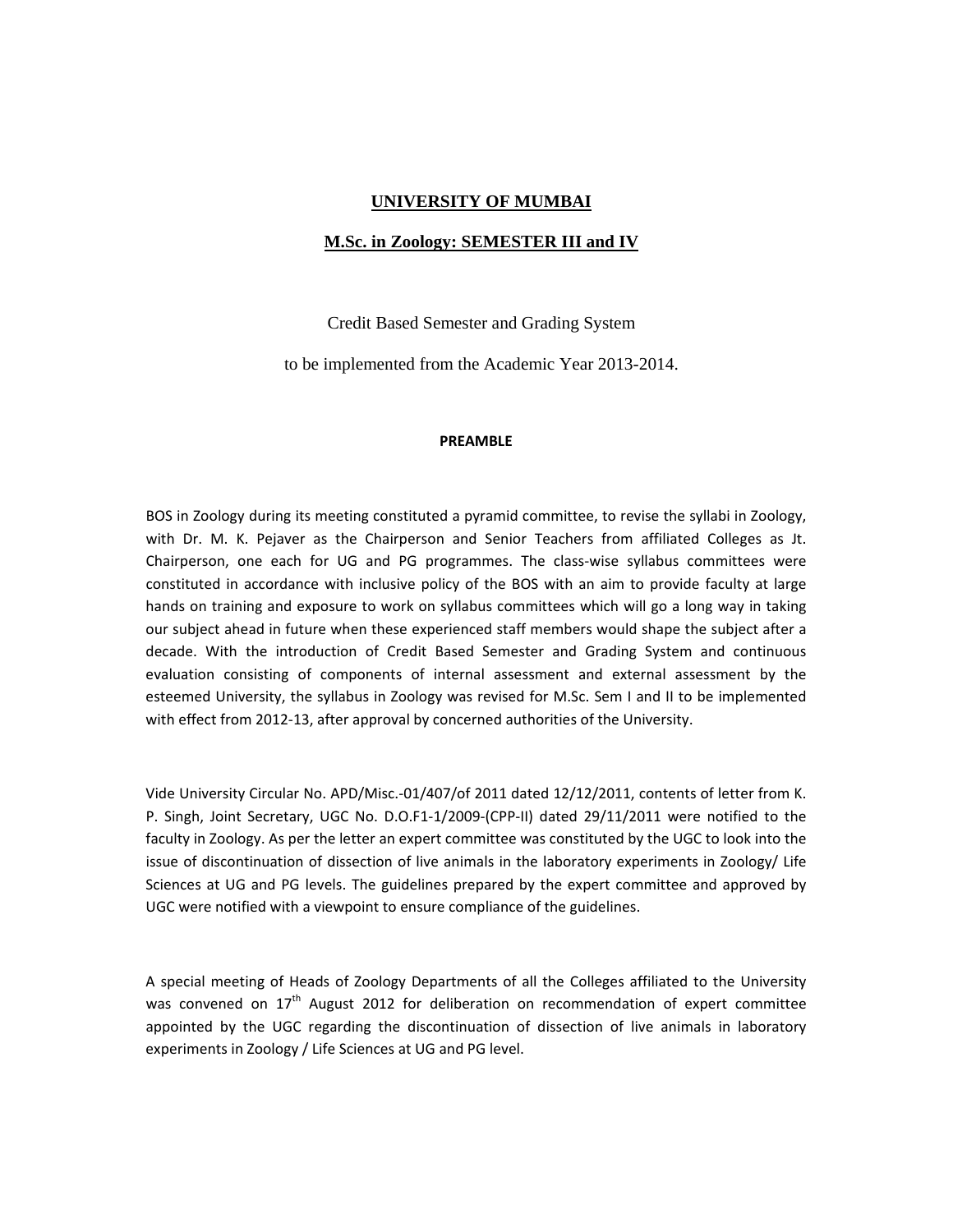In accordance with the deliberations in the above meeting, draft syllabus for M.Sc. SEMESTER‐III and IV in Zoology, suitably revised, to be implemented in the Credit Based Semester and Grading System was prepared by the committee under the guidance of pyramid committee. The draft was circulated among the heads and senior teachers of the Department of Zoology of various colleges for approval and suggestions.

In meeting of the BOS geld on  $12<sup>th</sup>$  December, the draft was approved and it was resolved to implement the revised syllabus of Zoology at M.Sc. SEMESTER‐III and IV and make it effective from the Academic Year 2013‐2014 after approval from concerned authorities of the University.

Chairman

Board of Studies in Zoology

University of Mumbai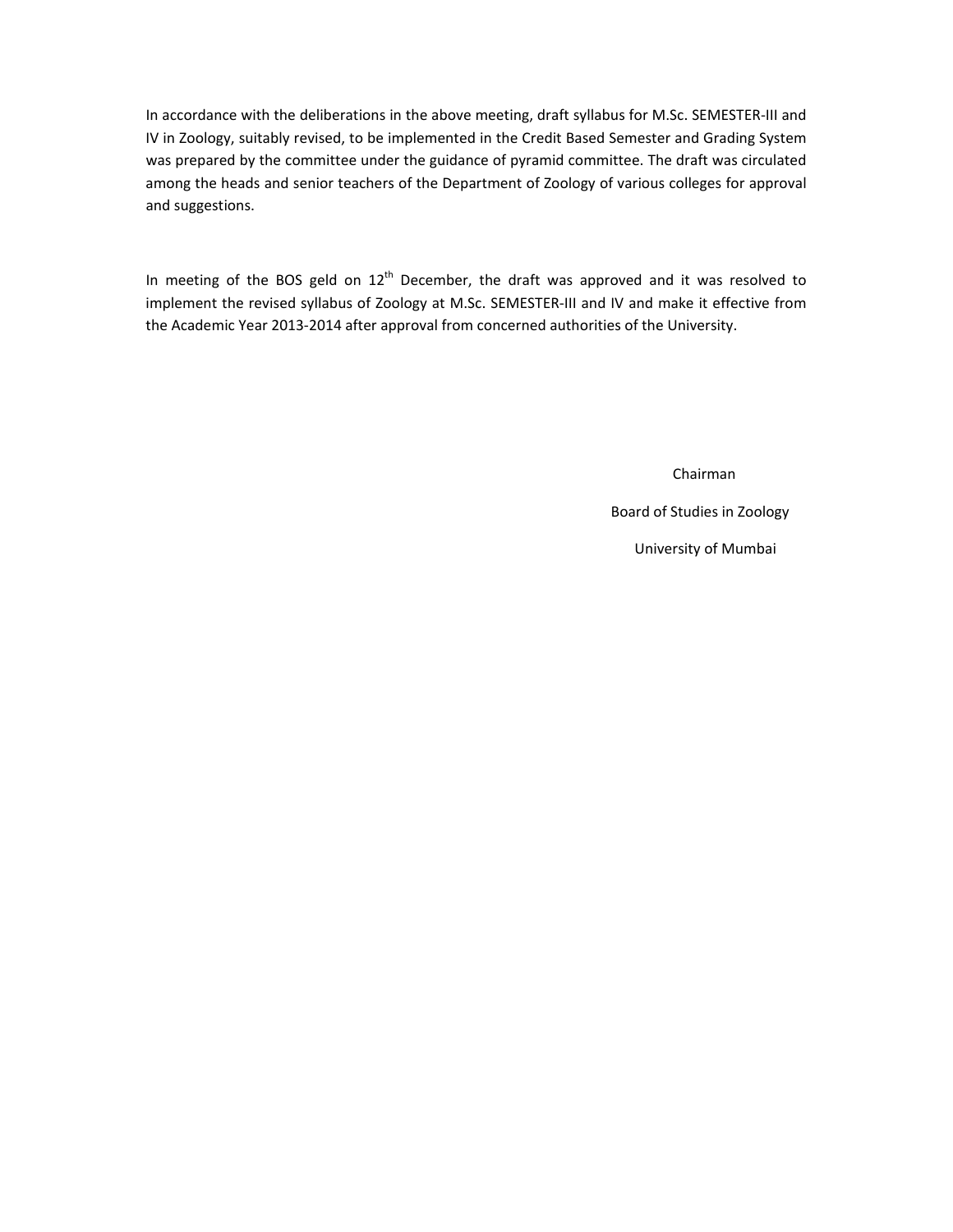# **M.Sc. Semester III and IV**

# **Zoology- Biotechnology--Oceanography and Fishery Science**

Credit Based Semester and Grading System. To Be Implemented from the Academic Year 2013-2014.

## **Semester –III**

| <b>Theory</b>                                                   |              |                                                                                                              |                |                          |  |
|-----------------------------------------------------------------|--------------|--------------------------------------------------------------------------------------------------------------|----------------|--------------------------|--|
| Course                                                          | Unit         | <b>TOPIC</b>                                                                                                 | Credits        | L / Week                 |  |
|                                                                 | $\mathbf I$  | The implications of recombinant DNA<br>technology of commercial products and<br>microbial synthesis          |                | 1                        |  |
| PSZOBT301                                                       | $\mathbf{I}$ | Large scale culture & production from<br>recombinant microorganisms & genetically<br>engineered animal cells | $\overline{4}$ | 1                        |  |
|                                                                 | III          | <b>Medical Biotechnology</b>                                                                                 |                | 1                        |  |
|                                                                 | IV           | Environmental Biotechnology I                                                                                | 1              |                          |  |
|                                                                 | $\mathbf I$  | Genome management and analysis                                                                               |                | 1                        |  |
|                                                                 |              | Manipulation of gene expression in                                                                           |                |                          |  |
| PSZOBT302                                                       | $\mathbf{I}$ | prokaryotes                                                                                                  | $\overline{4}$ | 1                        |  |
|                                                                 | III          | <b>Bioinformatics</b>                                                                                        |                | 1                        |  |
|                                                                 | IV           | Animal biotechnology and Human therapies                                                                     |                | $\mathbf 1$              |  |
|                                                                 | I            | General Oceanography                                                                                         |                | 1                        |  |
| PSZOOCN303                                                      | $\mathbf{I}$ | Physical Oceanography                                                                                        | $\overline{4}$ | $\mathbf{1}$             |  |
|                                                                 | III          | <b>Chemical Oceanography</b>                                                                                 |                | 1                        |  |
|                                                                 | IV           | <b>Biological Oceanography</b>                                                                               |                | 1                        |  |
|                                                                 | $\mathbf{I}$ | Planktology                                                                                                  |                | $\mathbf{1}$             |  |
|                                                                 | $\mathbf{I}$ | Fish and Fishery Science                                                                                     |                | 1                        |  |
| PSZOOCN304                                                      | III          | Biotechnology in Fishery and Biometric                                                                       | $\overline{4}$ | 1                        |  |
|                                                                 |              | <b>Studies</b>                                                                                               |                |                          |  |
|                                                                 | IV           | Aquaculture                                                                                                  |                | $\mathbf{1}$             |  |
| 16<br><b>Practicals</b>                                         |              | 16                                                                                                           |                |                          |  |
|                                                                 |              |                                                                                                              |                |                          |  |
| PSZOBT3P1                                                       |              | Practicals based on PSZOBT 301                                                                               | $\overline{2}$ | $\overline{\mathcal{A}}$ |  |
| PSZOBT3P2                                                       |              | Practicals based on PSZOBT 302                                                                               | $\overline{2}$ | 4                        |  |
| $\overline{2}$<br>PSZOOCN3P3<br>Practicals based on PSZOOCN 303 |              |                                                                                                              | 4              |                          |  |
| PSZOOCN3P4                                                      |              | Practicals based on PSZOOCN 304                                                                              | $\overline{2}$ | 4                        |  |
| <b>Total</b>                                                    |              |                                                                                                              | 08             | 16                       |  |
| <b>TOTAL</b>                                                    |              |                                                                                                              | 24             | 32                       |  |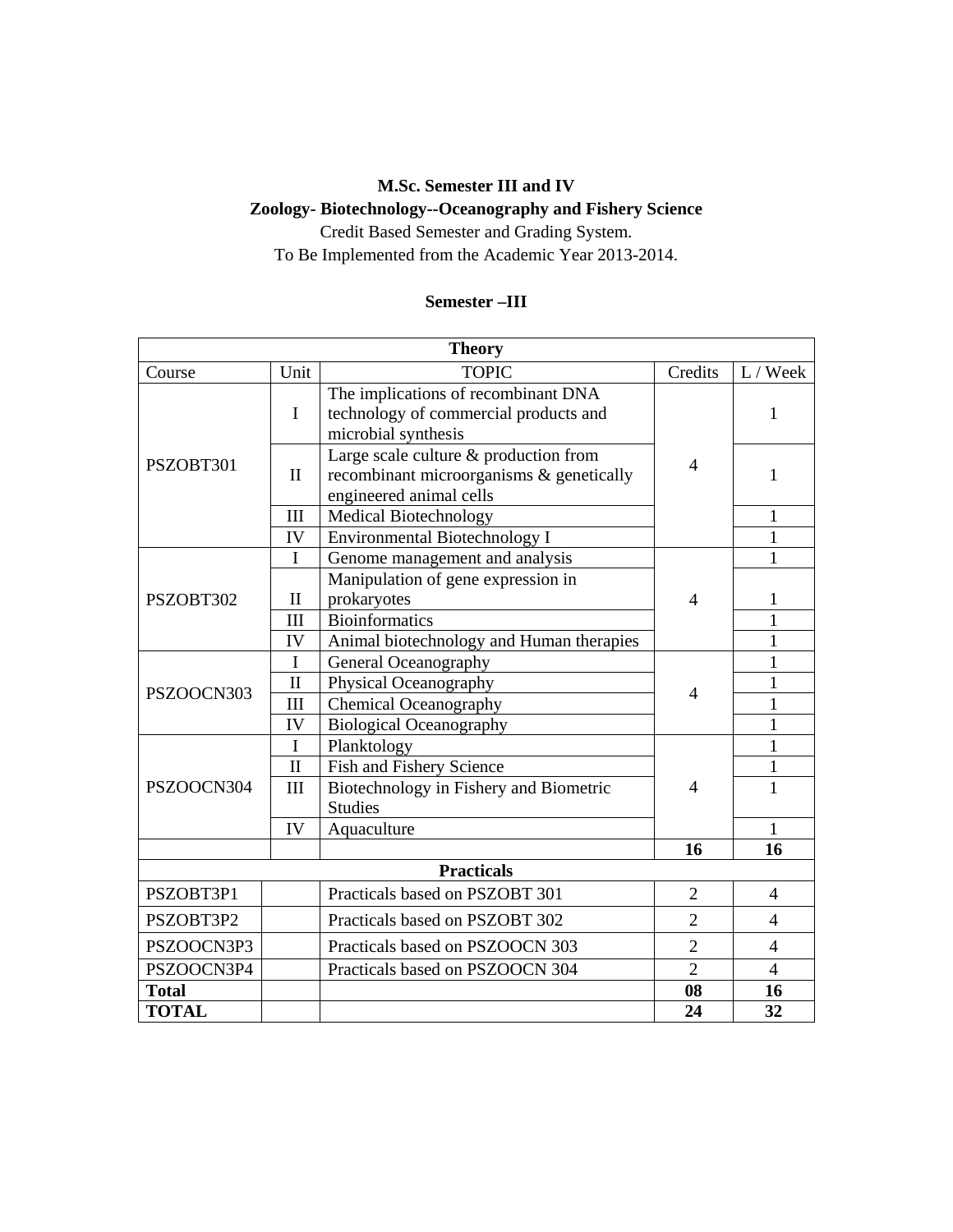#### **Theory**  Course | Unit | TOPIC | Credits | L / Week PSZOBT401 I Microbial synthesis of commercial products 4 1 II Large scale culture & production for Earge scale culture  $\alpha$  production for  $\begin{vmatrix} 4 & 1 \end{vmatrix}$ III Agricultural Biotechnology 1 IV Environmental Biotechnology II 1 PSZOBT402 I Genome management 4 1 II Manipulation of gene expression in  $\begin{vmatrix} 1 & 4 \end{vmatrix}$  1 III The human genome project  $\begin{vmatrix} 1 & 1 \\ 1 & 1 \end{vmatrix}$ IV Regulations and patents in biotechnology 1 PSZOOCN403 I General Oceanography 4 1 II Physical Oceanography  $1 \t 1$ III Chemical Oceanography  $\begin{array}{ccc} \uparrow & \uparrow & \downarrow & \downarrow \end{array}$  1 IV Biological Oceanography 1 PSZOOCN404 I Planktology 4 1 II Fish and Fishery Science 1 III Biotechnology in Fishery and Biometric  $\begin{vmatrix} 4 & 1 \end{vmatrix}$  1 IV Aquaculture 1 **16** 16 16 **Practicals**  PSZOBT4P1 Practicals based on PSZOBT4P1 2 4 PSZOBT4P2 | Practicals based on PSZOBT4P2 | 2 | 4 PSZOOCN4P3 | Practicals based on PSZOOCN 403 | 2 | 4 PSZOOCN4P4 Practicals based on PSZOOCN 404 2 4 Total 16 **TOTAL 24 32**

### **. SEMESTER –IV**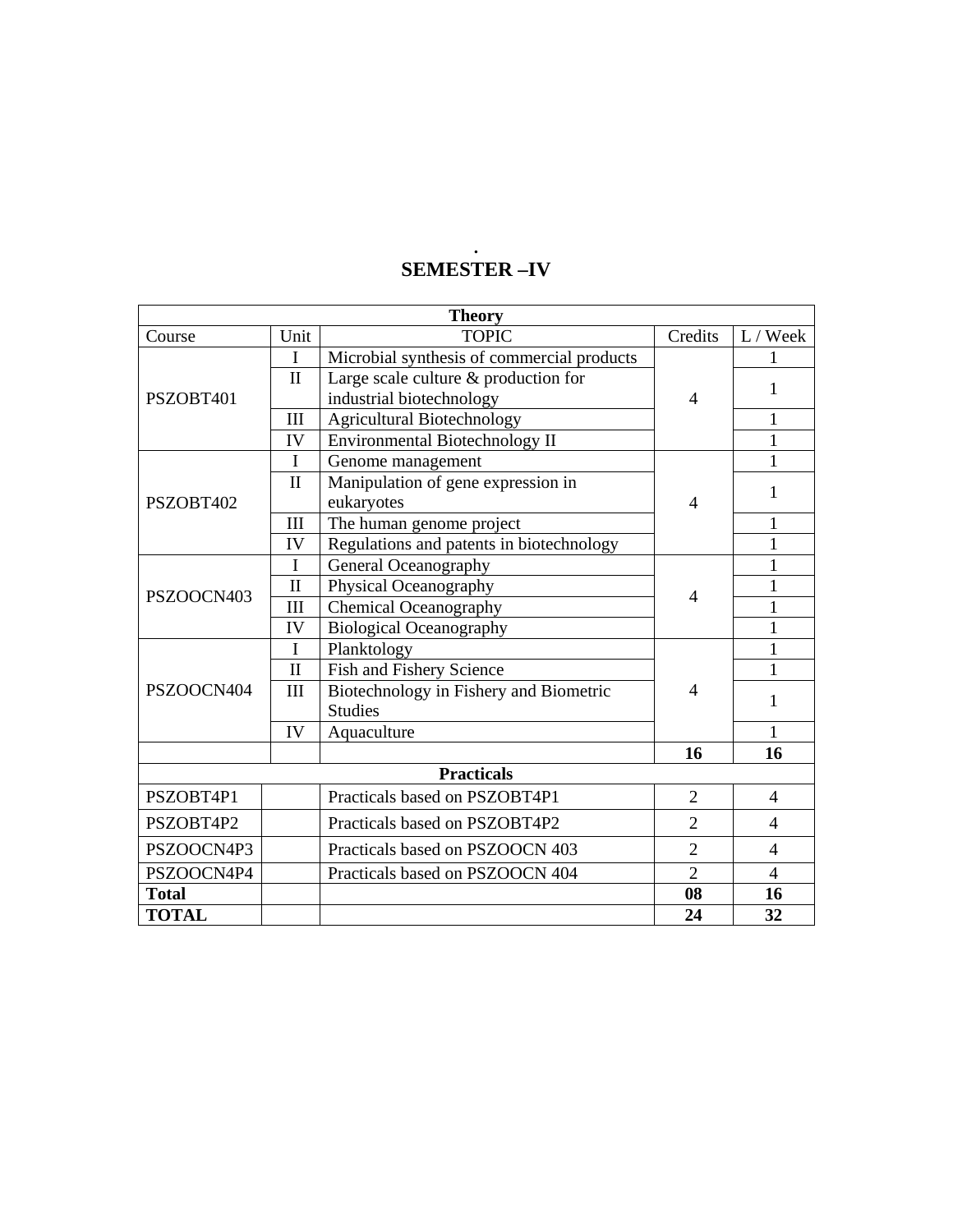**M.Sc. Semester III and IV** 

#### **Zoology- Biotechnology--Oceanography and Fishery Science**

Credit Based Semester and Grading System.

To Be Implemented from the Academic Year 2013-2014.

### **SEMETER – III**

# **THEORY**

### **PSZOBT301**

#### **PSZOBT301: Basics of Industrial & Environmental Biotechnology I**

### **Unit I: The implications of recombinant DNA technology of commercial products and microbial synthesis 15**

- 1.1. The implications of recombinant DNA technology
	- 1.1.1 **\***General account on applications of biotechnology
	- 1.1.2 **\***Commercialization of biotechnology & biotech companies
	- 1.1.3 Prospects of novel food technology
	- 1.1.4 Economics of microbial biotechnology
	- 1.1.5 Areas of significant public concern: Antibiotic resistance marker gene, transfer of allergies, pollen transfer from GM plants, social, moral & ethical issues associated with GMOs.
- 1.2 Amino acids & their commercial use production strain, process of L-glutamate, Laspartate, L-phenylalanine, L-tryptophan.

### **Unit II: Large scale culture & production from recombinant microorganisms 15 & genetically engineered animal cells**

- 2.1. Large scale culture & production from recombinant microorganisms:
	- 2.1.1 Batch fermentation
	- 2.1.2 Fed batch fermentation
	- 2.1.3Continuous fermentation
	- 2.1.4 **\***Maximizing the efficiency of fermentation process
	- 2.1.5 Harvesting, disrupting & downstream processing
- 2.2. Large scale culture & production from genetically engineered animal cell cultures:
	- 2.2.1Design of bioreactors for large scale animal cell culture-Batch, Fed batch
	- 2.2.2 Mammalian cell lines & their characteristics
	- 2.2.3 Media for the cultivation of mammalian cells
	- 2.2.4 **\***Commercial products produced with mammalian cell culture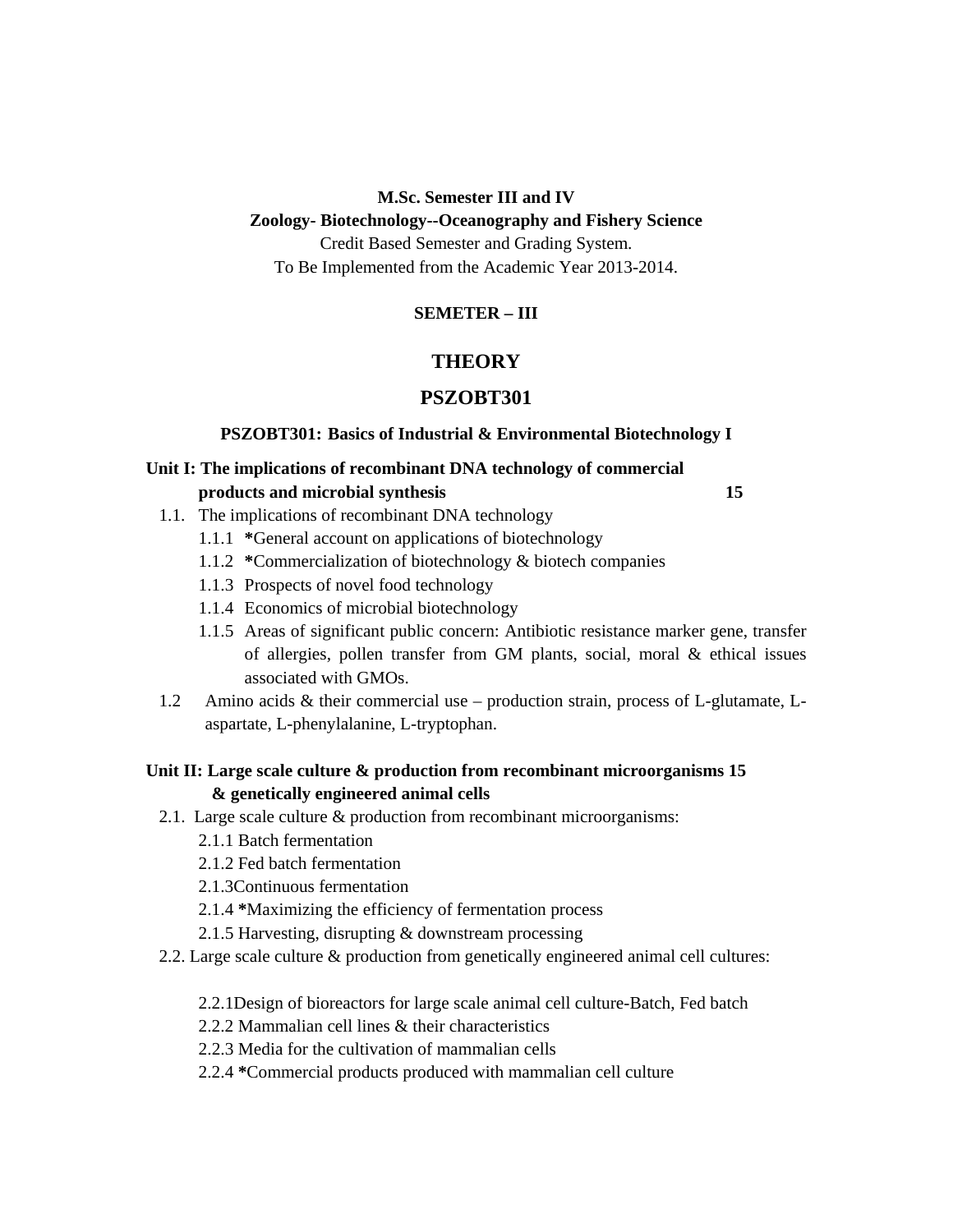#### **Unit III: Medical Biotechnology 15**

- 3.1. Sub-unit vaccines
	- 3.1.1 **\***Sub-unit Vaccine production against viruses-Herpes simplex, Bovine foot & mouth disease virus
	- 3.1.2 Peptide vaccines-synthetic drugs (engineered proteins)
	- 3.1.3 Genetic immunization-DNA vaccines, Antisense DNA, Therapeutic ribozymes
	- 3.1.4 **\***Live recombinant vaccines
	- 3.1.5 **\***Attenuated vaccines against Cholera, Salmonella sp.
	- 3.1.6 Vector vaccines-Vaccine directed against viruses-Rabies virus G-protein, Hepatitis B surface antigen
	- 3.1.7 Anti-idiotypic vaccine for cancer treatment
- 3.2. Monoclonal antibodies (mAbs) & therapeutic applications:
	- 3.2.1 mAbs for prevention of rejection of transplanted organs
	- 3.2.2 Treatment of bacterial blood infection
	- 3.2.3 Human monoclonal antibodies
	- 3.2.4 Hybrid human-mouse monoclonal antibodies
	- 3.2.5 HIV therapeutic agents
	- 3.2.6 Anti-tumour antibodies

### Unit IV: Environmental Biotechnology I 15

- 4.1. Biomass utilization
	- 4.1.1 Microorganisms in lignocellulose degradation
	- 4.1.2 Isolation of prokaryotic & eukaryotic cellulase gene
	- 4.1.3 Manipulation of cellulase gene
	- 4.1.4 Production of single cell proteins by using biomass as raw material
	- 4.1.5 Commercial production of fructose and alcohol from biomass
	- 4.1.6 Improvements of fructose and alcohol production
	- 4.1.7 Fuel ethanol from biomass
- 4.2. Bioremediation of aerobic compounds
	- 4.2.1 Characteristics of xenobiotics in the environment
	- 4.2.2 Characteristics of aerobic microorganisms for degradation of organic pollutants
	- 4.2.3 Genetic engineering of biodegradative pathways-

Manipulation by transfer of plasmid, manipulation by gene alteration

4.2.4**\***Degradation of xenobiotic compounds-petroleum products, n-alkanes, alkenes, cycloaliphatic compounds, aromatic hydrocarbons, polyaromatic hydrocarbons, chlorinated organic compounds (aliphatic & aromatic)

#### **\*marked topics are to be taken for seminar**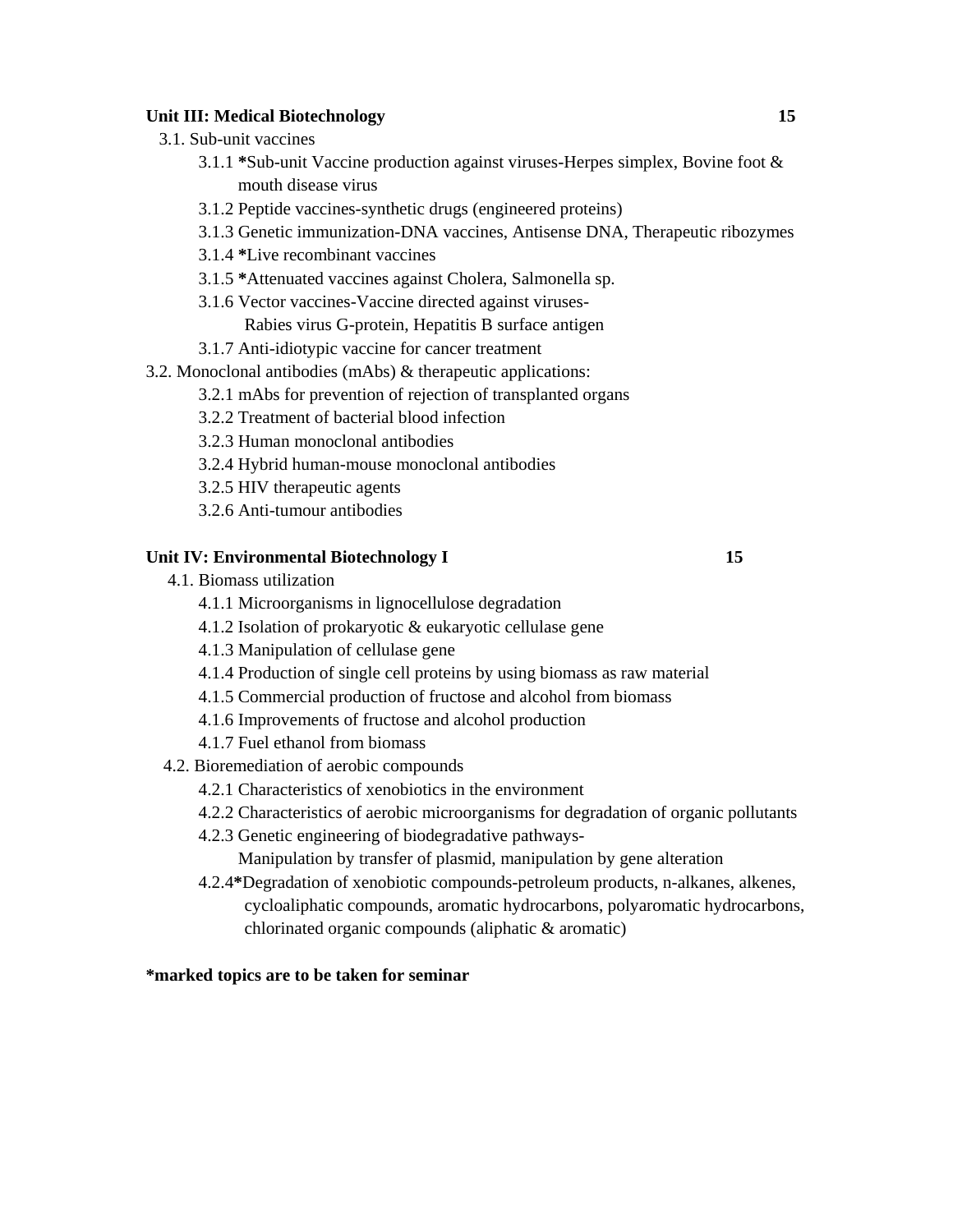## **PSZOBT302**

#### **PSZOBT302: GENETIC ENGINEERING TECHNIQUES AND ITS APPLICATONS**

#### Unit I: Genome management and analysis **15**

#### **1.1 The Basic tools of genetic engineering**

- 1.1.1 Chemical Synthesis of DNA-Oligonucleotide synthesis by Phosphoramidite method, Synthesis of genes
- 1.1.2 **\***DNA Sequencing -- Maxam-Gilbert method, Sanger's dideoxynucleotide method, By using bacteriophage M13 By Primer walking
- 1.1.3 Polymerase chain reaction and its advantages

### **1.2 Cloning Vectors**

- 1.2.1 **\***General purpose plasmid vectors (pUC19, pBR322)(Bacterial Vectors)
- 1.2.2 Bacteriophage and cosmid vectors
- 1.2.3 Yeast artificial chromosomes (YACs)

#### **1.3 Analysis of genome/proteome**

- 1.3.1 DNA fingerprinting/physical mapping/pulsed field gel electrophoresis
- 1.3.2 Analysis of the proteome
- 1.3.3 Analysis of mRNA transcripts

### **Unit II: Manipulation of gene expression in prokaryotes 15**

#### **2.1 Promoters of gene expression in prokaryotes**

- 2.1.1 Prokaryotic gene expression
- 2.1.2 Isolation of functional promoters
- 2.1.3 Promoter selection with E.coli plasmid pBR316
- 2.1.4 **\***Promoter selection with plasmid pKO1
- 2.1.5 Gene expression from strong and regulatable promoters

#### **2.2 Expression of cloned genes in prokaryotes**

- 2.2.1 Increasing protein production and secretion
- 2.2.2 **\***Inclusion bodies and fusion proteins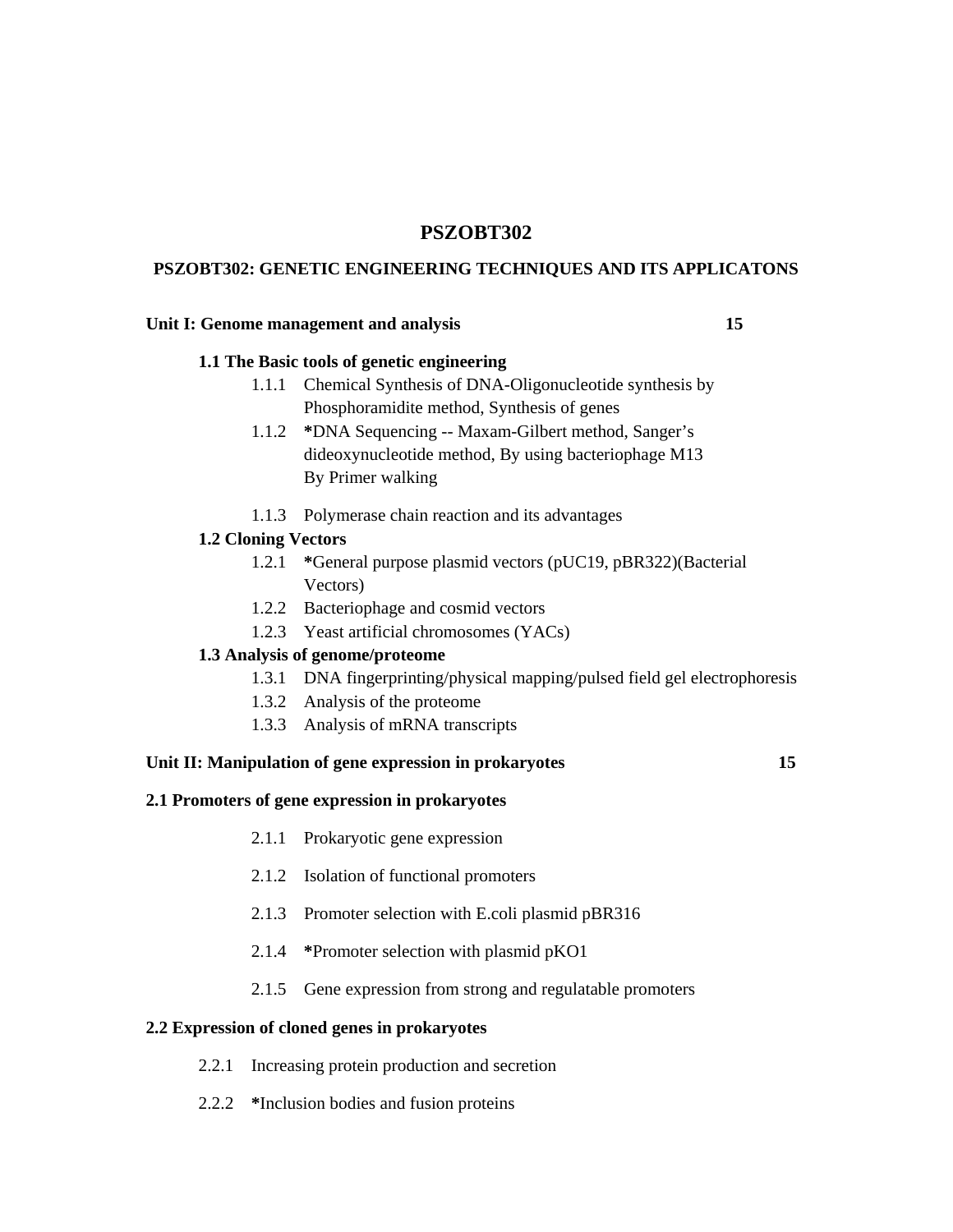- 2.2.3 Unidirectional tandem gene arrays
- 2.2.4 Translation expression vectors
- 2.2.5 Increasing protein stability

#### **Unit III: Bioinformatics** 15

- 3.1 Uses and application of computers in biological sciences
- 3.2 **\***DNA profiling: cDNA and EST's (expressed sequence tags)
	- 3.3 Basic research with DNA microarrays and its application in healthcare.
- 3.4 Biomedical genome research and pharmaco genomics
- 3.5 **\***Random amplified polymorphic DNA (RAPD)
- 3.6 Human genomic variation-SNP's (single nucleotide

polymorphisms,SNP's and disease; QTL (quantitative trait loci)

and its relation to SNP's

3.7 Satellite DNA and its types

### **Unit IV: Animal biotechnology and Human therapies 15 4.1 Animal Biotechnology**

4.1.1 **\***Transgenic animals and their applications:

Mice as model system for human diseases and as test case model,Cows, pigs, sheep, goats as biopharmaceuticals

Transgenic insects and birds

- 4.1.2 Recombinant DNA technology to prevent animal diseases
- 4.1.3 Conservation biology-Embryo transfer
	- 4.1.4 Regulation of transgenic animals and patenting genetically

engineered animals

#### **4.2 Human therapies**

- 4.2.1 Tissue engineering: Skin, liver, pancreas
- 4.2.2 **\***Xenotransplantation
- 4.2.3 Antibody engineering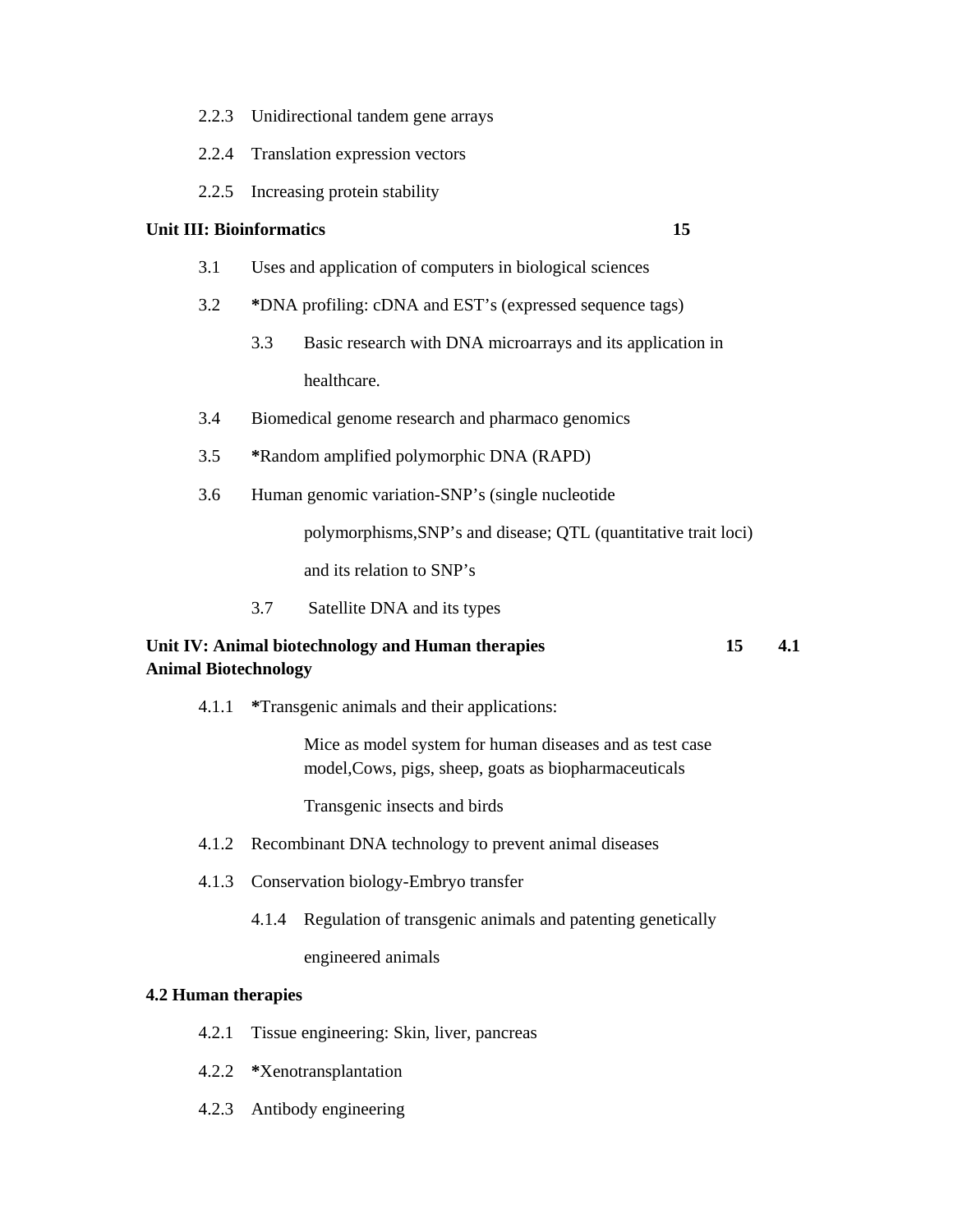4.2.4 Cell adhesion based therapies: Integrins, Inflammation, Cancer

and metastasis

4.2.5 Targeted gene replacement for correcting a mutated gene

4.2.6 Site directed mutagenesis

#### **\*marked topics are to be taken for seminar**

seas.

# PSZOOCN303- GENERAL, PHYSICAL, CHEMICAL AND BIOLOGICAL OCEANOGRAPHY UNIT I: GENERAL OCEANOGRAPHY 15 L **1.1 Terminology of submarine topography**  Continental shelf, continental slope, submarine canyons, submarine mountain ranges, Guyots and trenches with special reference to the Indian Ocean and adjacent

# \* 1.2 **A general knowledge of typical oceanographic research vessel and its equipments, oceanographic labs and stations of the world and India.**

| UNIT II: PHYSICAL OCEANOGRAPHY |  |
|--------------------------------|--|
|--------------------------------|--|

# **2.1 Physical properties of sea water:** Salinity, Chlorinity, Temperature, Light, Density, Pressure, Salinity-Temperature- Density relationship (STD). **2.2 Oceanographic circulation:**

# Ekman spiral, geotropic current, westward intensification with dynamic topography.

### UNIT III: CHEMICAL OCEANOGRAPHY 15 L

- **\* 3.1 Composition of sea water-** constancy of its composition and factors affecting the composition, major and minor constituents, trace elements and their biological role.
- **3.2** Dissolved gases in the sea water and their role in the environment, CO<sub>2</sub> system, dissolved  $O_2$  and oxygen profile, hydrogen sulphide.
- **3.3 Nutrients in the ocean, their cycles and factors influencing their distribution**  a) Nitrogen b) Phosphorus c) Silicon.

#### UNIT IV: BIOLOGICAL OCEANOGRAPHY 15 L

### **\*4.1 Sea as a biological environment.**

### **\*4.2 Division of marine environment.**

 **4.3** a) Marine biotic diversity: Plankton, Nekton, Benthos- brief account Implications of species richness, measuring diversity, quadrients of species diversity, models explaining diversity gradient.

\*b) Intertidal organisms and their zonation.

### **4.4 Effect of physical factors on marine life**

a) Light: photosynthesis, colouration, structural adaptations, bioluminescence.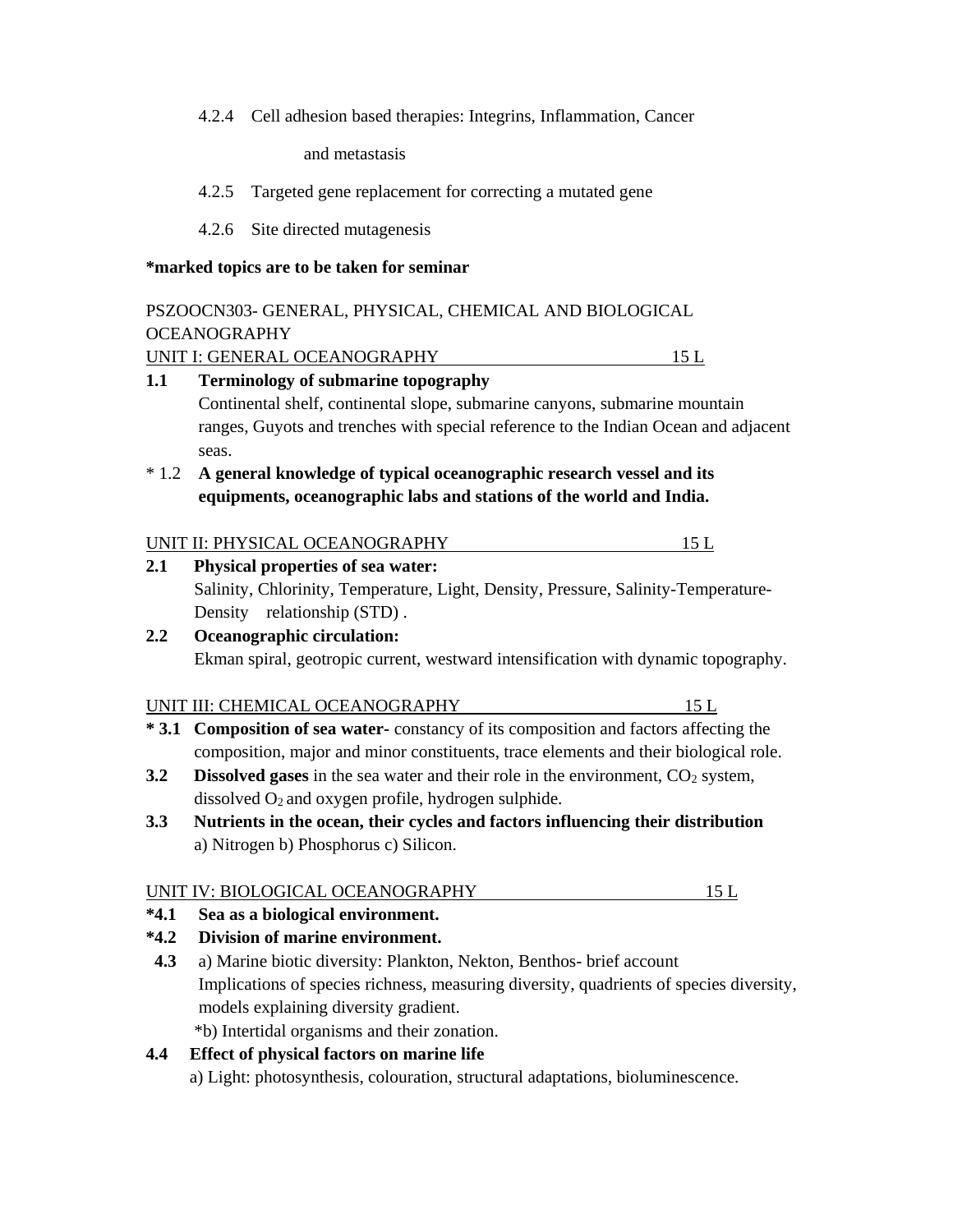b) Temperature: tolerance, geographical distribution, size, calcium precipitation, metabolism, bipolarity, tropical submergence and periodicity.

- c) Salinity: tolerance and distribution, size, buoyancy and osmoregulation.
- d) Currents: role in nutrition, transportation and propogation.
- \*e) Marine bacteria and their role.

**1.1. Classification of Plankton.**

### **\*marked topics are to be taken for seminar**

### **SEMESTER III**

### PSZOOCN304- PLANKTOLOGY, FISH, FISHERY SCIENCE AND AQUACULTURE

## UNIT I: PLANKTOLOGY 15L

| .    |                                                                                 |  |
|------|---------------------------------------------------------------------------------|--|
|      | Adaptation to planktonic life.                                                  |  |
|      | Factors influencing the distribution and abundance, plankton bloom, patchiness, |  |
|      | vertical distribution and red tide.                                             |  |
| 1.2. | *Diurnal migration of zooplankton.                                              |  |
|      | Inter-relationship between phyto and zooplankton.                               |  |
|      |                                                                                 |  |
|      | UNIT II: FISH AND FISHERIES SCIENCE                                             |  |

### **2.1. An overview of fish classification as per Francis Day and FAO.**

### **2.2. a) Major commercial fisheries: Elasmobranchs (shark and ray)**

 **Teleosts:** Sciaenoids, Indian salmon, Seer fish, Mackerel, Sardine, Carangids, Tuna, Sole fish, Harpodon, Ribbon fish fisheries.

 **b) \*Crustacean fisheries:** Prawns (penaeid and non penaeid), Shrimps, Lobster and Crab.

### **c) \*Molluscan fisheries.**

UNIT III: BIOTECHNOLOGY IN FISHERY AND BIOMETRIC STUDIES 15L

#### **3.1. Fish stock improvement through selective hybridization.**

 **3.2. Gene transfer technology in fish: General steps for developing transgenic fishes.**  Gene transfer by microinjection, electroporation, transfer of transgenes by injection with pantropic retroviral viruses, fish antifreeze protein gene, promoter in the production of growth hormone. **\***Characterization of transgenic fish. (Identification of transgenic fish and expression

 of transgenes). Gene transfer in common carp and channel fish. UNIT IV: AQUACULTURE 15L

- **4.1. \*History, scope and importance of aquaculture.**  Aquaculture practices in India. Cultivable organisms for aquaculture and criterion for their selection.
- **4.2. Different systems of aquaculture such as Pond Culture, Cage Culture, Pen**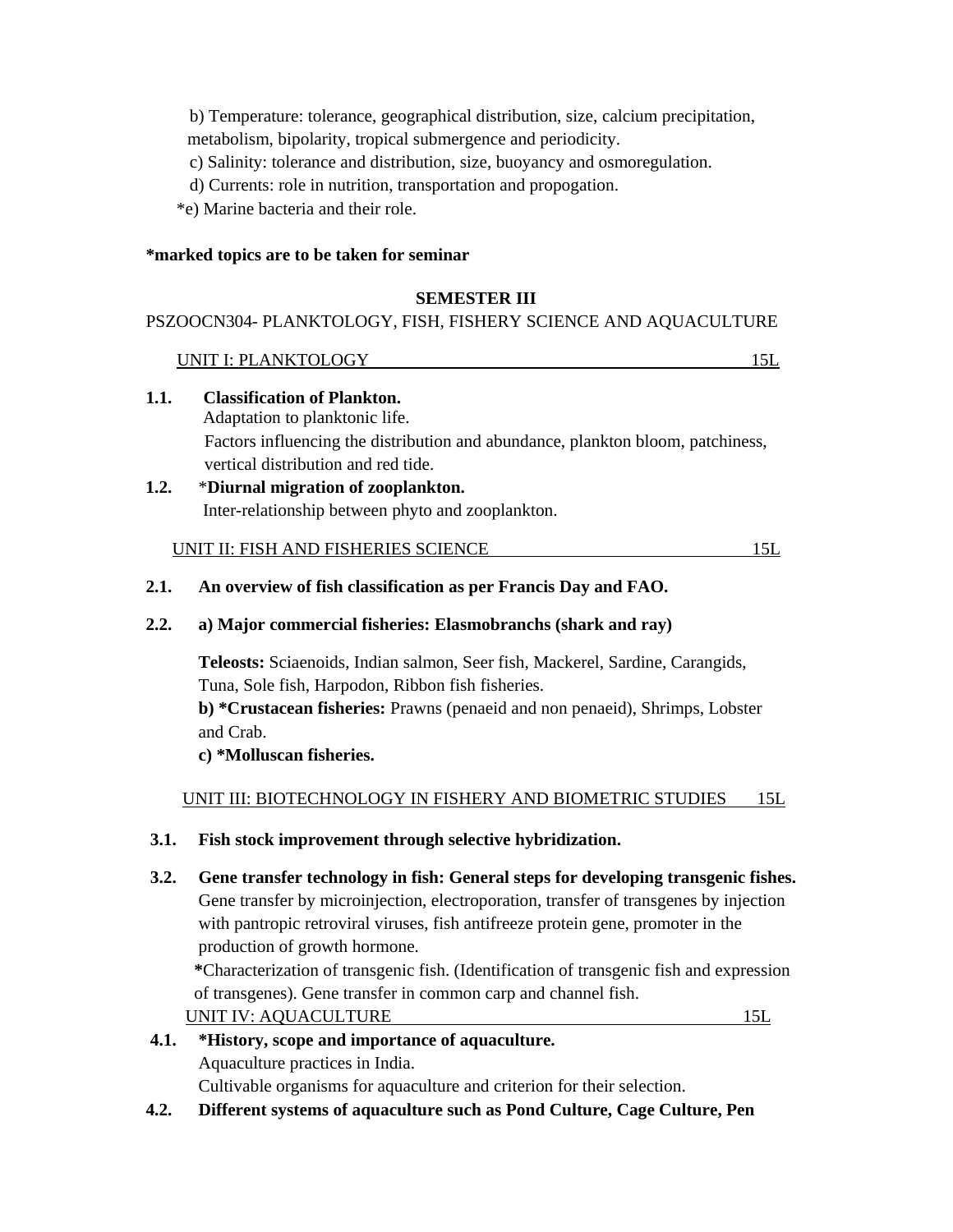### **Culture, Running Water Aquaculture, Raft Culture,Aquaranching.**

**4.3. Impact of aquaculture on environment.** 

**\*marked topics are to be taken for seminar** 

### **SEMESTER III- PRACTICALS**

# **Course Code PSZOBT3P1 & PSZOBT3P2 (Based on PSZOBT301 and PSZOBT302)**

- 1) Demonstration of aseptic technique: Work place for aseptic handling, packing glassware (flasks, test tubes, pipettes, petridish) for sterilization, aseptic transfer of liquids (pipetting from flask to test tube)
- 2) Preparation of LB agar plate, slant, butt & demonstration of streaking technique using bacterial culture to obtain isolated colonies.
- 3) Determination of viable cell count in the given culture of bacteria by dilution & spreading technique.
- 4) Using mini-prep method isolate plasmid DNA from the given strain of bacteria & show the purity of the isolate by performing agarose gel electrophoresis.
- 5) To estimate the number of bacteria in the given culture by nephelometry.

### **PSZOOCN3P3**

#### **1) Physical and chemical oceanography:**

(Uniform methods for all colleges to be followed)

Determination of physico-chemical parameters:

- 1) Salinity (Argentometric and conductivity method)
- 2) Dissolved oxygen,
- 3) Carbon dioxide.
- 4) Nitrates-nitrites.
- 5) Silicates.
- 6) Phosphate-phosphorus.

#### **2) Textural features:**

Sediment analysis- size fraction (sand, silt, clay)

- **3) Identification of foraminiferans and radiolarians from sand.**
- **4) Estimation of primary productivity by light and dark bottle.**
- **5) Identification of intertidal organisms:** 
	- a) Rocky shore- Patella, Chiton, Fissurella, Mytilus species, *Perna viridis,* Cardium, Balanus, Gorgonids, Littorina and Corals.
	- b) Sandy shore: Solen, Umbonium, Oliva, Pea crab, Fiddler crab, Molluscan shells, Star fish and Balanoglossus.
	- c) Muddy shore: Lingula, Chaetopterus, Arenicola, Tubiculus worm and Mud skipper.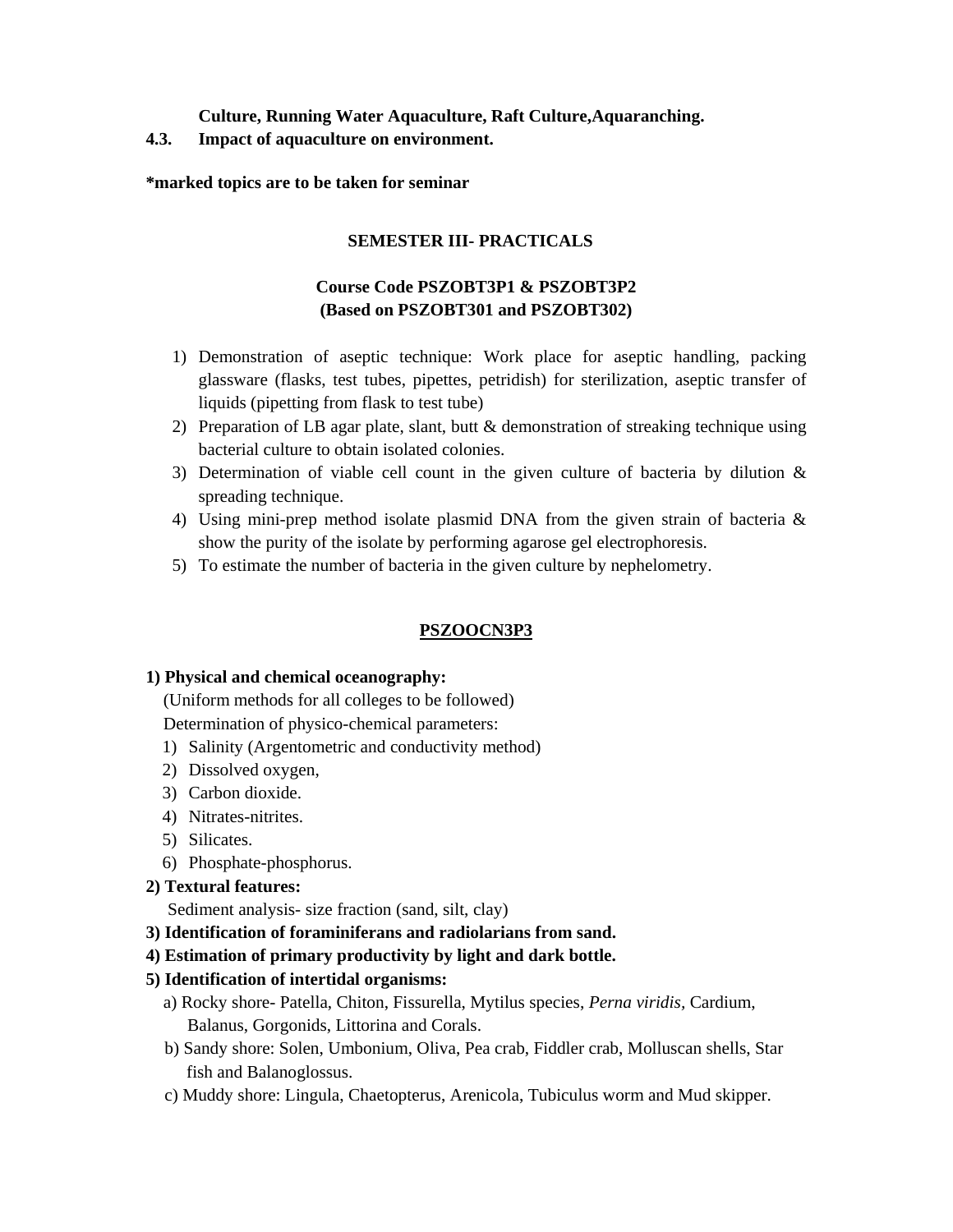### **PSZOOCN3P4**

- **1)** Laboratory procedure for quantitative estimation of plankton settling method, wet weight method, weight displacement method, counting method.
- **2)** Identification of Zooplankton permanent slides (Noctiluca, Obelia medusa, Zoea, Zoea porcelina, Copepods, Mysids, Echinoderm larvae, Nauplius, Sagitta, Doliolum, Salpa, Fish eggs and larvae, Jelly fish, Physalia, Porpita)
- **3)** Study of fecundity-maturation studies.
- **4)** Plotting the frequency polygon by ova diameter measurement.
- **5)** Identification and classification of Marine fishes

# **List of Marine fishes**

### **Elasmobranchs**

- 1. Family- Carcharidae *Carcharias* sps. *Zygaena malleus*
- 2. Family- Rhinobatidae *Rhynchobatus djeddensis*
- 3. Family- Trygonidae *Trygon uarnak*  **Teleost**
- 4. Family- Percidae *Lutianus johnii, Therapon* sps., *Pristipoma maculatum, Synagris japonicus, Gerres filamentosus*
- 5. Family- Squamipinnes *Scatophagus argus*
- 6. Family Mullidae *Upenoides vittatus*
- 7. Family- Polynemidae *Polynemus tetradactylus*
- 8. Family- Sciaenidae *Pseudosciaena diacanthus, Sciaena* sps.
- 9. Family- Trichuridae *Trichurus savala/ haumela*
- 10. Family- Carangidae *Caranx rottleri, Chorinemus toloo*
- 11. Family- Stromatidae *Pampus chinensis, Pampus argenteus*
- 12. Family- Scombridae *Rastrelliger kanagurta, Cybium guttatum*
- 13. Family- Trachinidae *Sillago sihama*
- 14. Family- Cottidae *Platycephalus punctatus*
- 15. Family- Gobidae *Periophthalmus* sps., *Boleophthalmus* sps.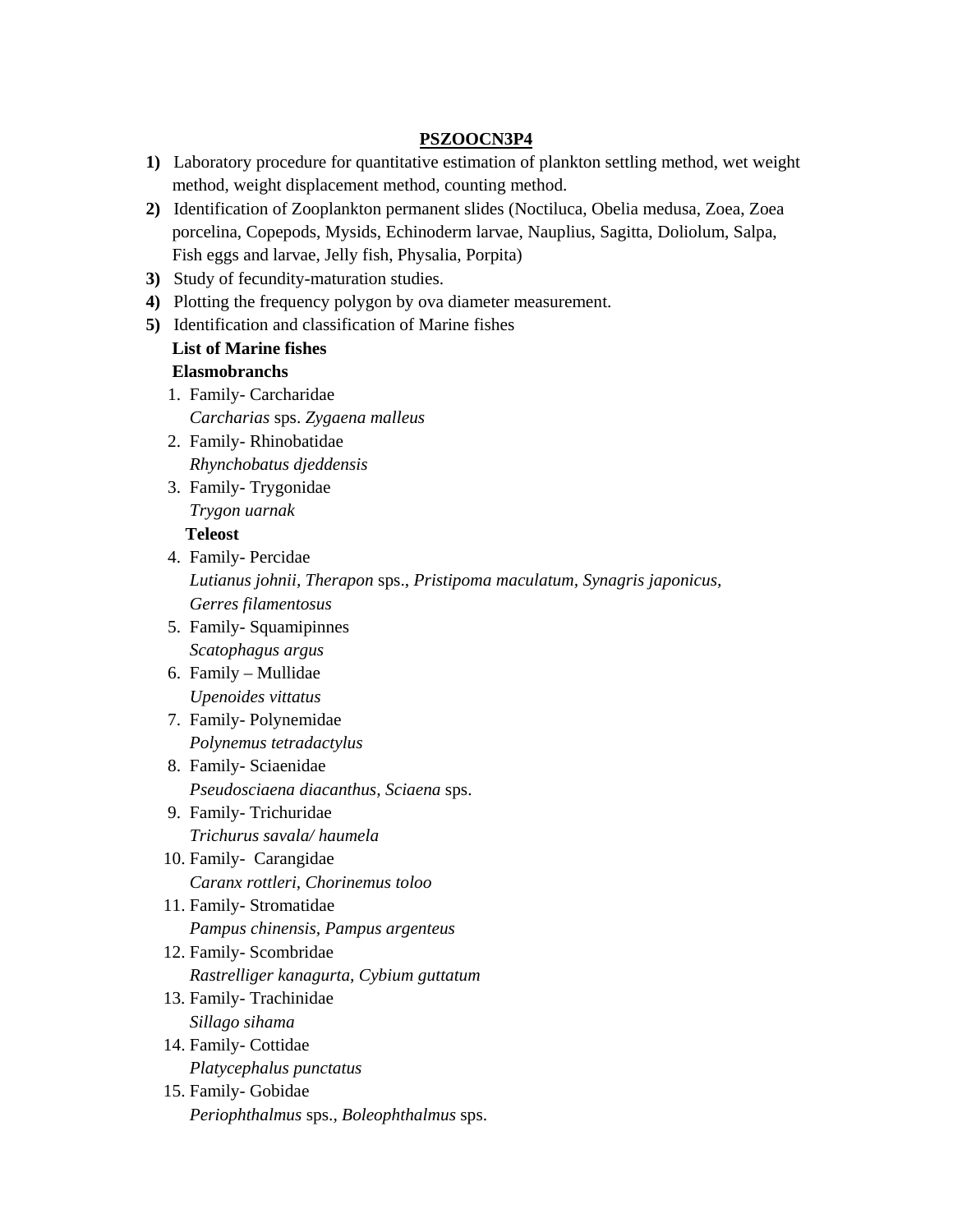| 16. Family - Sphyraenidae               |  |
|-----------------------------------------|--|
| Sphyraena acutippinis                   |  |
| 17. Family - Mugillidae                 |  |
| <i>Mugil</i> sps.                       |  |
| 18. Family - Gadidae                    |  |
| <i>Bregmaceros</i> sps.                 |  |
| 19. Family - Pleuronectidae             |  |
| Psettodes erumei, Cynoglossus elongatus |  |
| 20. Family- Siluridae                   |  |
| Arius dussumieri                        |  |
| 21. Family - Scopelidae                 |  |
| Saurida tumbil, Harpodon nehereus       |  |
| 22. Family-Sombresocidae                |  |
| Belone stongylurus, Hemiramphus sps.    |  |
| 23. Family - Clupeidae                  |  |
| Pellona feligera, Clupea longiceps      |  |
| 24. Family- Chirocentridae              |  |
| Chirocentrus dorab                      |  |
| AE B.  : 1 M.                           |  |

 25. Family- Muraenesox *Muraenesox* sps.

## **Note: Minimum number of animals to be used for experiment**

### . **SEMESTER -IV**

 **Zoology-Biotechnology--Oceanography and Fishery Science**  Credit Based Semester and Grading System. To Be Implemented from the Academic Year 2013-2014.

#### **PSZOBT401: Basics of Industrial & Environmental Biotechnology II**

### **Unit I: Microbial synthesis of commercial products 15**

- 1.1. Microbial synthesis of commercial products
	- 1.1.1 Organic acids & their commercial applications Citric acid, gluconic acid, lactic acid.
	- 1.1.2 Antibiotics Cloning antibiotic biosynthetic gene by complementation & other methods.Synthesis of novel antibiotics & improving antibiotic production. **\***Aminoglycosides & their uses
	- 1.1.3 Polysaccharides:

 Bacterial polysaccharides: General properties & their commercial applications-Dextran, Xanthan, Alginate.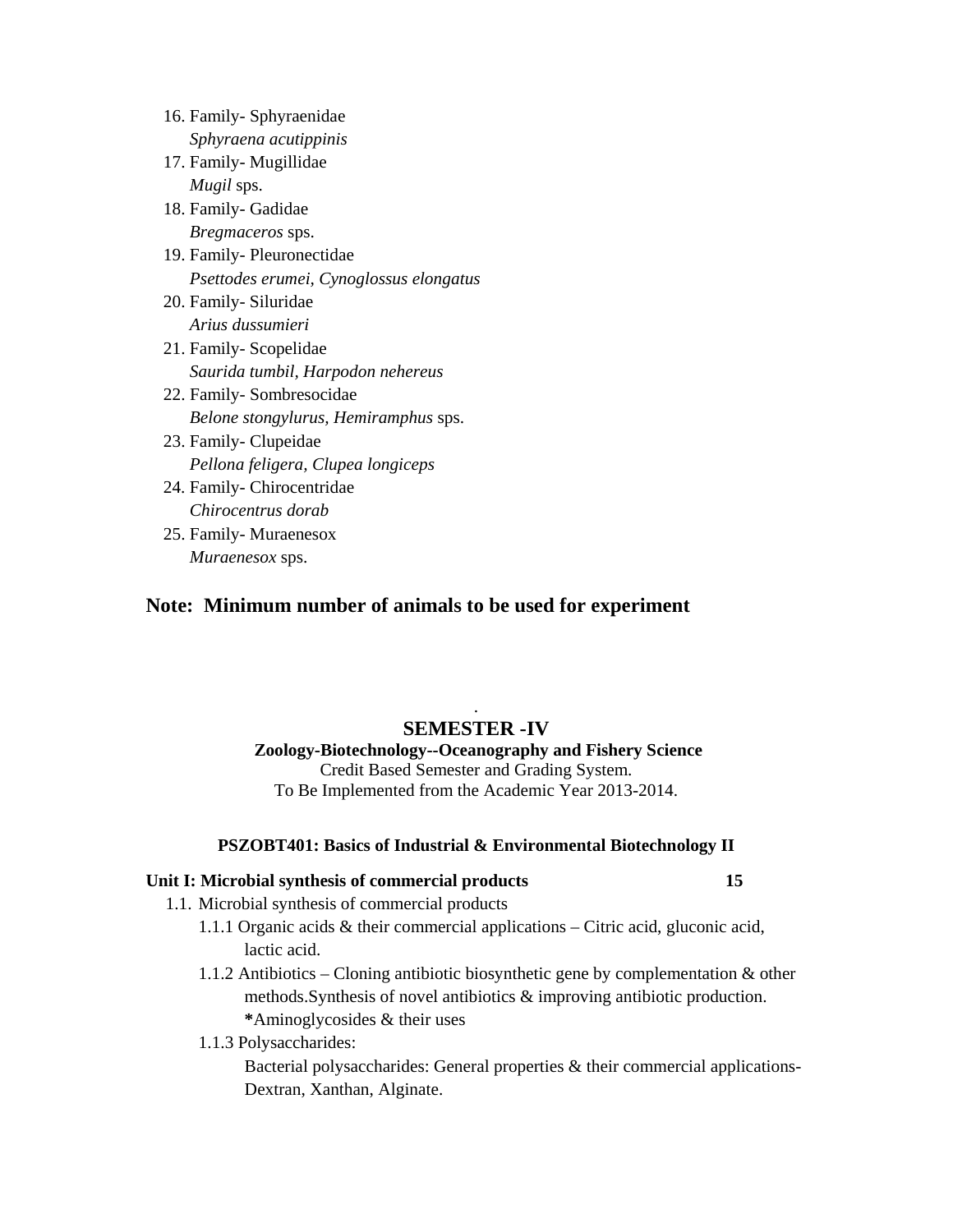Genetic engineering for the large scale production of Xanthan gum  $\&$  its modification.

**\***Marine polysaccharides: General properties & their commercial application-Agar &agarose, Chitosan

1.1.4 Polyesters: Polyhydroxyalkanoates (PHA)-Biosynthesis of PHA, Biopolcommercial biodegradable plastic

# **Unit II: Large scale culture & production for industrial biotechnology 15**

- 2.1. Biotransformations
	- 2.1.1 Selection of biocatalyst-screening & use of novel existing biocatalyst
	- 2.1.2 Genetic modification of existing biocatalyst (Indigo biosynthesis)
	- 2.1.3 Biocatalyst immobilization- Methods of immobilization- Cross linking, supported immobilization, adsorption & ionic binding, covalent coupling, lattice entrapment
	- 2.1.4 Immobilized soluble enzymes & suspended cells
	- 2.1.5 Immobilization of multi-enzyme systems & cells
	- 2.1.6 **\***Immobilized enzyme reactors- Batch reactors, continuous reactors
	- 2.1.7 Analytical enzymes-

 Enzymes in diagnostic assays: Test strip systems & Biosensors-Electrochemical & optical type

### **Unit III: Agricultural Biotechnology 15**

- 3.1. Agricultural Biotechnology:
	- 3.1.1 **\***Nitrogen fixation
	- 3.1.2Nitogenase-Component of nitrogenase; Genetic engineering of nitrogenase cluster
	- 3.1.3 Hydrogenase-Hydrogen metabolism
	- 3.1.4 Genetic engineering of hydrogenase gene
	- 3.1.5 Nodulation-Competition among nodulation organisms, genetic engineering of nodulation gene
	- 3.1.6 Microbial insecticides-Toxins of *Bacillus thuringiensis*, mode of action & use of thuringiensis toxins, thuringiensis toxin gene isolation, genetic engineering of *Bacillus thuringiensis*strains& cloning of thuringiotoxin gene.
	- 3.1.7**\***Developing insect resistant, virus resistant & herbicide resistant plant
	- 3.1.8 Algal products: Fuels from algae, marine natural products & their medical potential-anticancer, antiviral compounds, antibacterial agents.

### **Unit IV: Environmental Biotechnology II** 15

- 4.1. Bioabsorption of metals (Recovery from effluents)
	- 4.1.1 **\***Bioabsorption by fungi, algae, moss & bacteria
	- 4.1.2 Mechanism of bacterial metal resistance & genetic engineering for specific proteins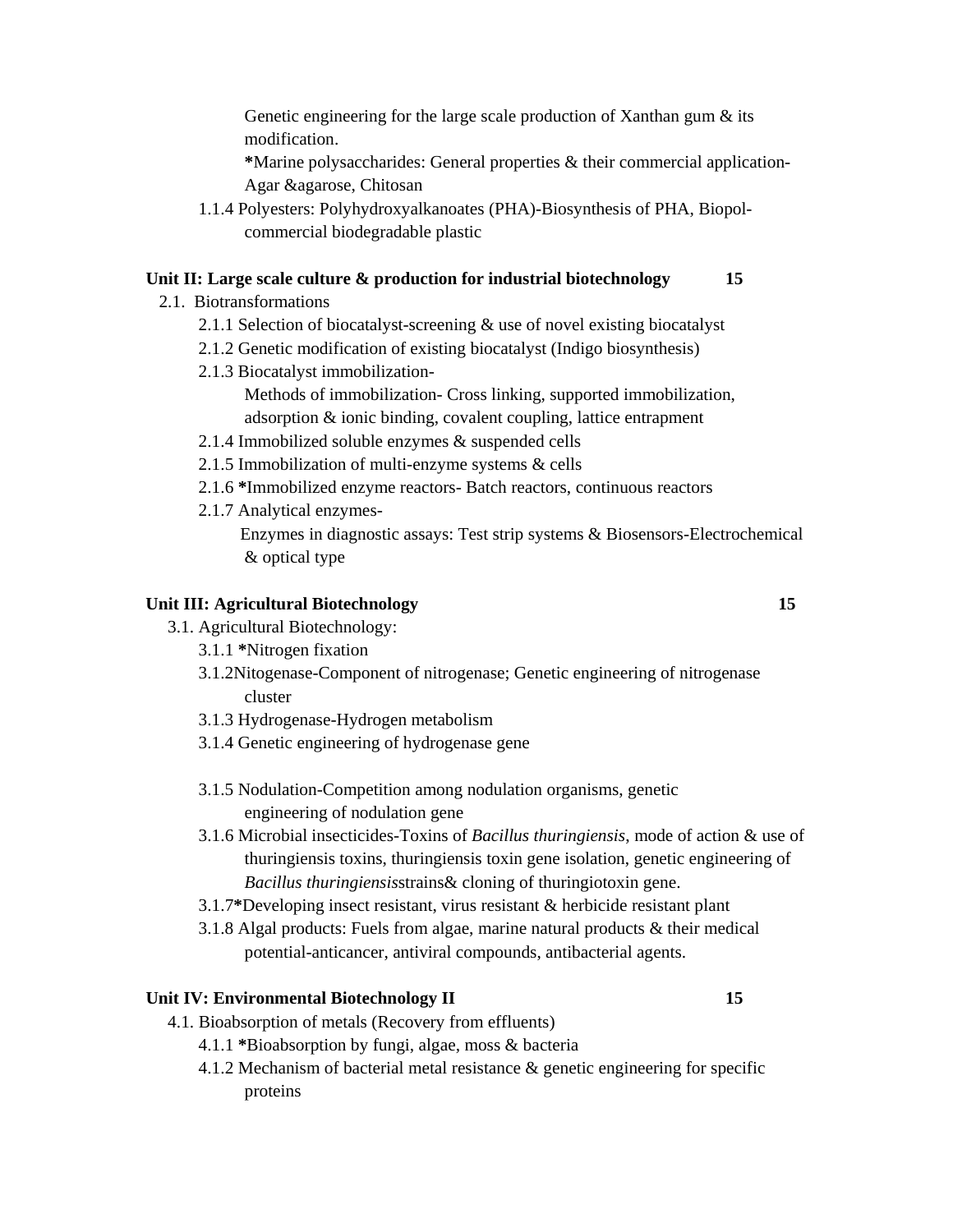- 4.1.3 Bioreactors for bioabsorption-packed bed, fluidized bed, rotating disc, single blanket, sequential reactors
- 4.1.4 Phytoremediation &its use in biotechnology
- 4.2. Bioleaching of metals
	- 4.2.1 Biochemical mechanism of bioleaching
	- 4.2.2 Extraction from mixtures
	- 4.2.3 Types of bioleaching
	- 4.2.4 Methods for bioleaching-Tank & heap bioleaching
	- 4.2.5**\***Microorganisms used for bioleaching

#### **\*marked topics are to be taken for seminar**

**PSZOBT402:** Genome management, manipulation, regulations and patents in biotechnology

#### **Unit I: Genome management** 15

#### **1.1 The Basic tools of genetic engineering**

- 1.1.1 Gene transfer techniques: Protoplast fusion, calcium phosphate, precipitation, electroporation, liposome, ligand mediated, gene gun or biolistic approach,viral mediated
- 1.1.2 Selection and screening of recombinants
- 1.1.3 **\***Nucleic acid probes and hybridization, Southern blotting and

Northernblotting

1.1.4 Immunological assays for identification of gene product, Westernblot

#### **1.2 Cloning Vectors**

- 1.2.1 **\***Retrovirus and SV40 vectors
- 1.2.2 Special purpose vectors- Expression vectors, Secretion vectors,

Shuttle or bi-functional vectors, single stranded phage and phagemids

#### **Unit II: Manipulation of gene expression in eukaryotes 15**

- 2.1 Eukaryotic gene expression
- 2.2 **\***Introduction of DNA into fungi-yeast and filamentous fungi

(fungal transformation)

2.3 Heterologous proteins production in yeasts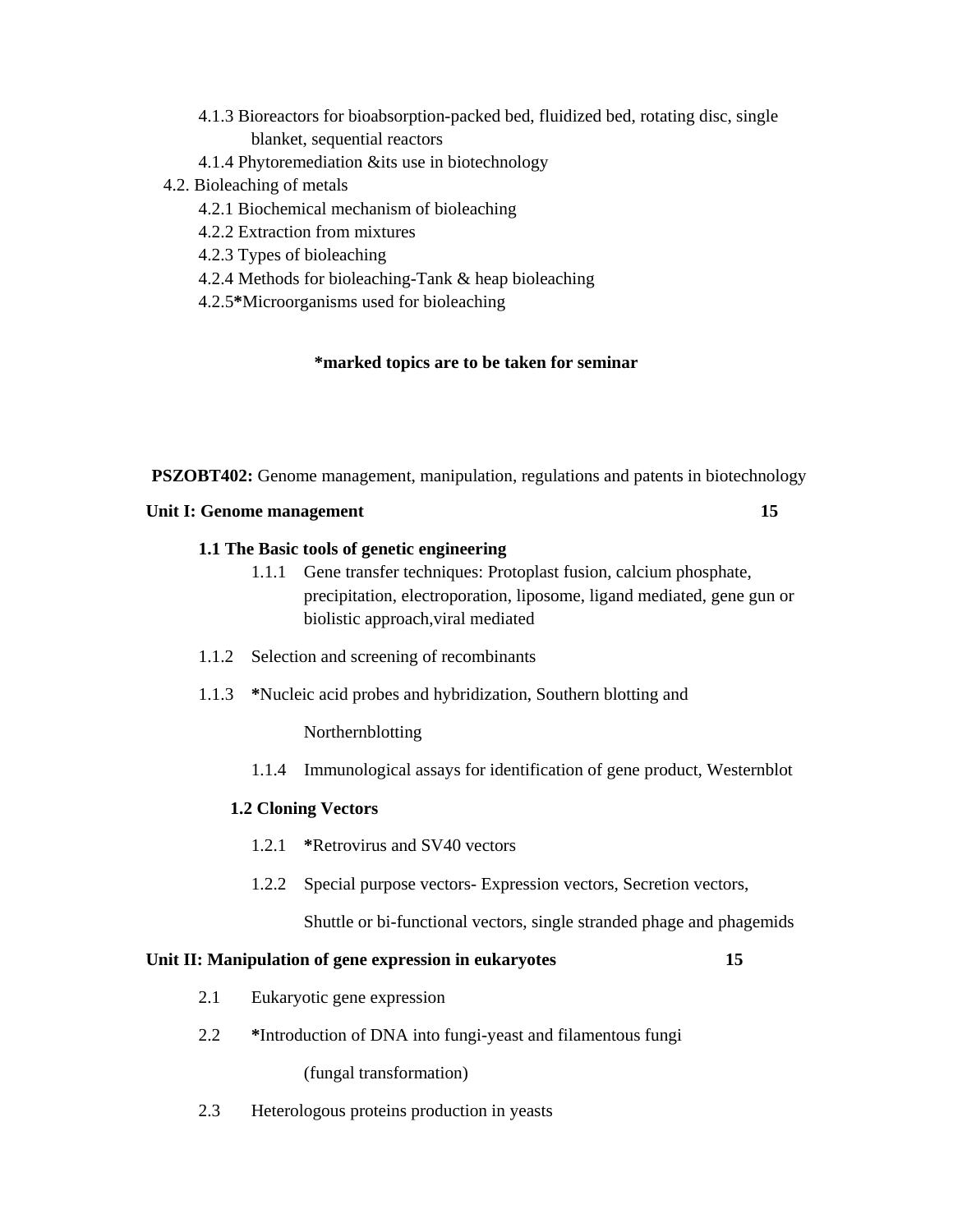| Heterologous proteins production in filamentous fungi |  |  |  |
|-------------------------------------------------------|--|--|--|
|                                                       |  |  |  |

2.5 Cultured insect cells expression systems-

Baculovirus transfer vector

2.6 **\***Mammalian cell expression systems-

Human Papova BK virus shuttle vector

### Unit III: The human genome project 15

- 3.1 **\***The human genome, scope and goals of the project
- 3.2 Genetic linkage maps, chromosome walking, restriction mapping
- 3.3 Polymorphic DNA markers
- 3.4 Restriction fragment length polymorphism (RFLP) and its uses
- 3.5 Physical maps, Sequence tagged sites
- 3.6 Integrating genetic linkage and physical maps
- 3.7 **\***Mapping human diseases
- 3.8 Positional cloning: Getting closer to a disease causing gene
- 3.9 Testing for exons
- 3.10 Limitations of positional cloning

### **Unit IV: Regulations and patents in biotechnology 15**

- 4.1 Regulating recombinant DNA technology
	- 4.2 **\***Regulatory requirements safety of genetically engineered foodsChymosin, tryptophan, bovine somatotropin
- 4.3 Regulation environmental release of genetically engineered organism(GEO). Ice minus Pseudomonas syringae
- 4.4 Regulatory agencies and laws for product regulation
- 4.5 Risk assessment: How much risk?
- 4.6 **\***Open field tests of GEO
- 4.7 Development of policy for Human gene therapy
- 4.8 Patenting biotechnology inventions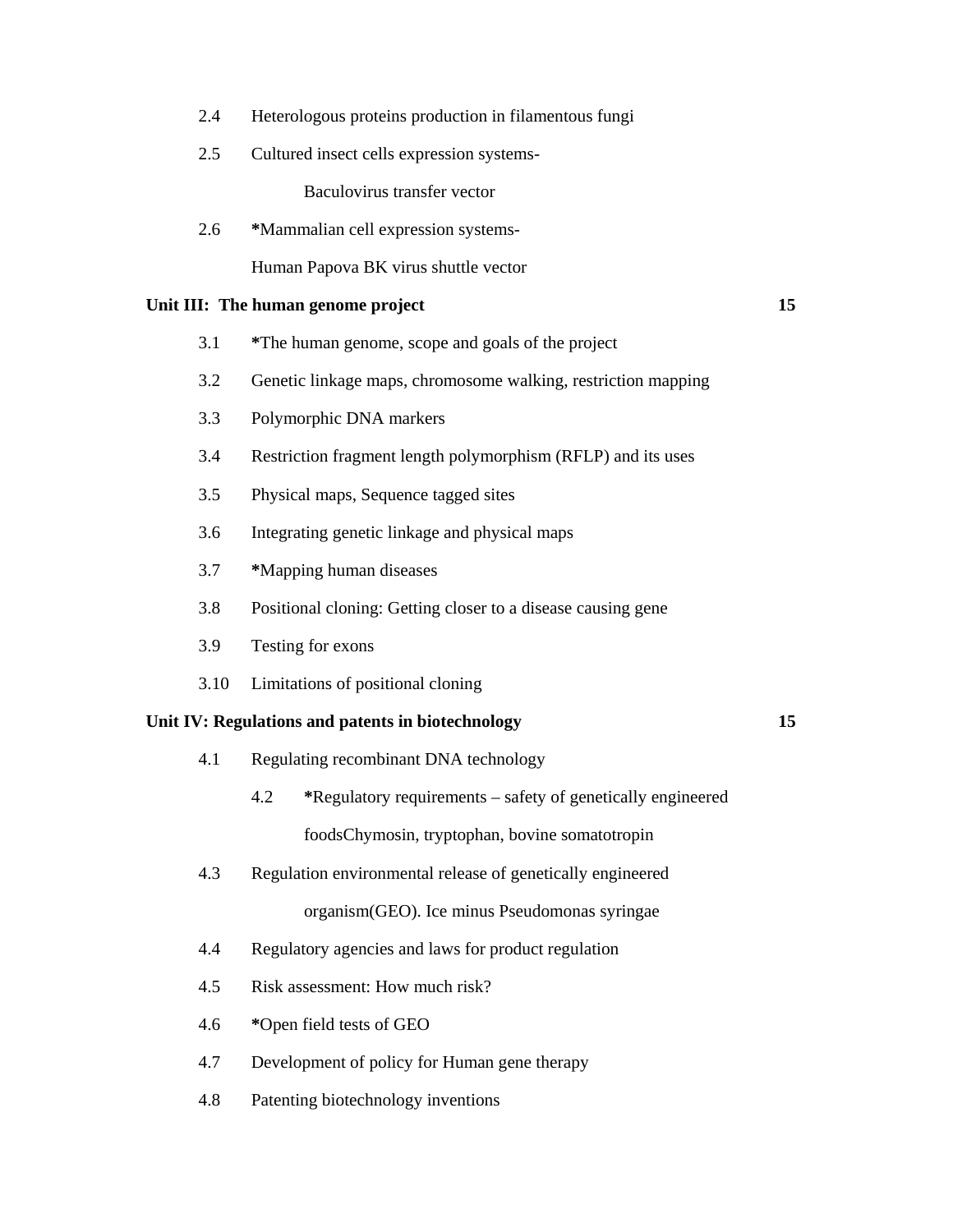- a) What constitutes the patent?
- b) The patent process
- c) The conditions to be satisfied for an invention to be patentable :Novelty, Inventiveness, Usefulness
- d) Patenting in different countries, types of inventions that are not patentable in India
- e) What is Paris convention? Principal features of Paris convention
- f) Patenting multicellular organisms
- g) Patenting and fundamental research

### **\*marked topics are to be taken for seminar**

# PSZOOCN403: GENERAL, PHYSICAL, CHEMICAL AND BIOLOGICAL OCEANOGRAPHY

UNIT I: GENERAL OCEANOGRAPHY 15 L

# **1.1 Oceanographic instruments:**

 Grab (Peterson and Van veen) for benthos collection, naturalist's dredge (Ekman Sanders deep sea anchor dredge), trawl, plankton nets and continuous plankton sampling system, Reversing Nansen bottles, Reversing thermometer, Salinometer, Secchi disc, Stempel's pipette and dilution jar, underwater photography, remote sensing and satellite imaging, SCUBA apparatus.

- \***1.2 Oceanographic Expeditions:** Challenger, Indian Ocean and Antarctic.
- **1.3 Law of sea.**

# UNIT II: PHYSICAL OCEANOGRAPHY 15 L

- **2.1 Vertical circulation:** wind induced circulation, Thermohaline circulation and upwelling of water.
- **2.2 Waves:** Characteristics of waves, deep water and shallow water waves, transitional waves, wind generated waves, internal waves and Tsunami
- \***2.3 Tides:** Tides generating forces, equilibrium theory of tides, dynamic theory of tides, tides as a source of power.
- **\* 2.4 Currents:** Types of currents, major currents of the world, Coriolis effect and El Nino effect.

# UNIT III: CHEMICAL OCEANOGRAPHY 15 L

# **3.1 Impact of anthropogenic activities:**

- A) a) Pollution- Domestic sewage, industrial/heavy metals.
	- Agricultural- fertilizers and pesticides.
	- b) Oil pollution.
	- c) Ocean dumping.
	- d) Radioactive and Thermal waste.
- B) Reclamation.

### UNIT IV: BIOLOGICAL OCEANOGRAPHY 15 L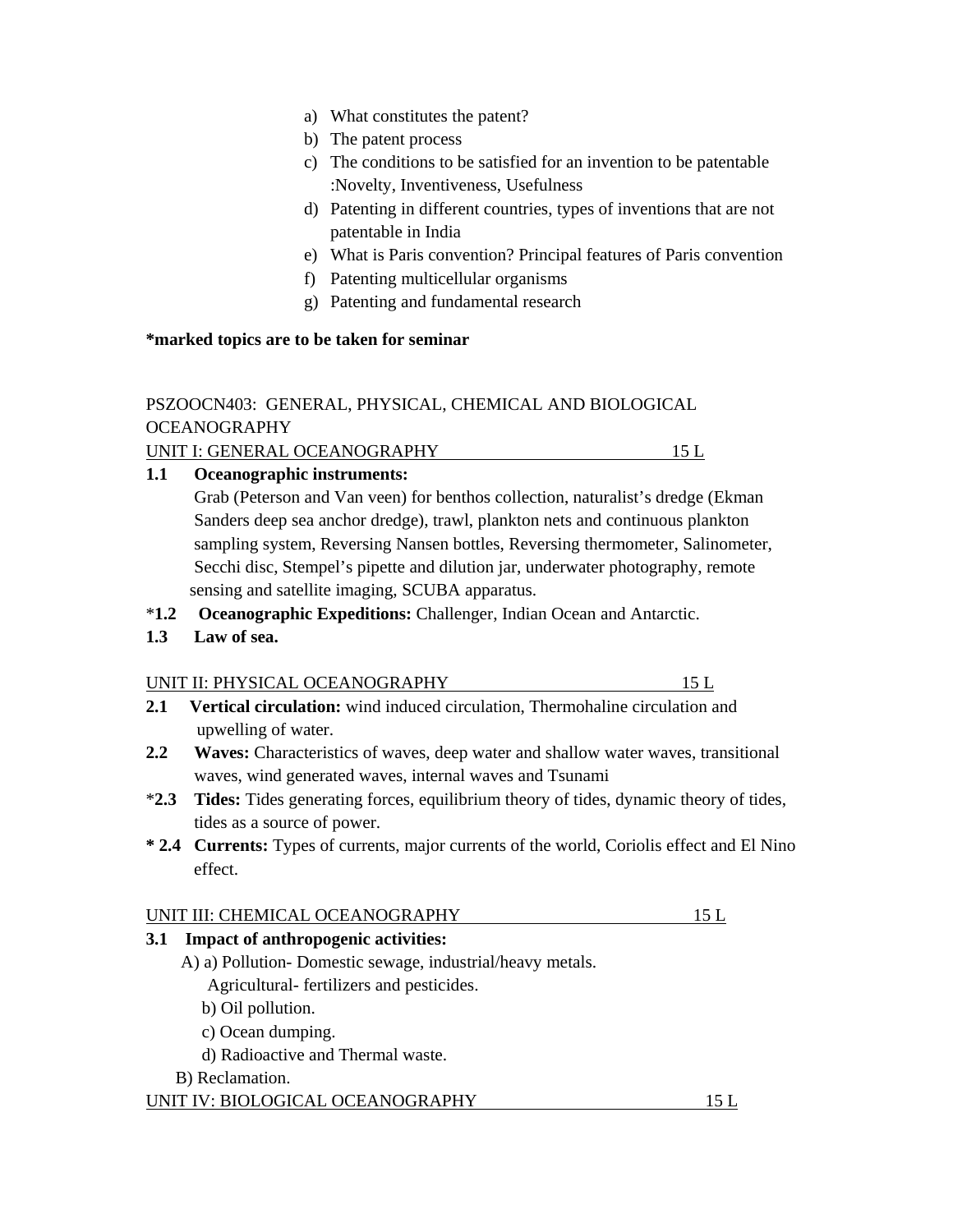### **4.1 Resources from the sea:**

- A) Mineral resources:
	- a) Continental margin.
	- b) Deep sea mud oozes and manganese nodules.
	- c) Oil, gas and sulphur deposits and role of ONGC.
- B) Bioactive compounds from the sea.
- C) Scientific and economical aspect of seabed exploration and mining.

### **\*marked topics are to be taken for seminar**

# **SEMETER – IV**

# PSZOOCN404: PLANKTOLOGY, FISH, FISHERY SCIENCE AND AQUACULTURE UNIT I: PLANKTOLOGY 15L

- **1.1. Marine algae and plankton in relation to fisheries.**  Indicator species
- **1.2. Methods of collection, preservation and analysis of plankton.**
- **1.3. \*Marine Bio-deterioration: Fouling and Boring organisms.** 
	- UNIT II: FISH AND FISHERIES SCIENCE 15L

### **2.1. Population Dynamics**

 Abundance in population and fishery. Fishery catches and fluctuation.

M.S.Y., Optimum Yield, Age Composition, Population Growth, Population Models.

### **2.2.** \***Socio-economics of fishermen.**

### UNIT III: BIOTECHNOLOGY IN FISHERY AND BIOMETRIC STUDIES 15L

### **3.1. Statistical methods:**

 Collection of data, Sampling methods, Presentation data, Measurement of central tendancy and dispersion, Frequency distribution, Analysis of variance and co-variance, Correlation regression, Theory of probability, Tests of significance, Chi-square test.

### **3.2. \* Measurement of fish:**

- a) Measurement of length and weight
- b) Morphometric measurements
- c) Merestic counts
- d) Biometric index

### UNIT IV: AQUACULTURE 15L

- **4.1. Hatchery and grow out practices for cultivable species of freshwater fishes** (Indian major carps and exotic carps) **and prawns** (*Macrobrachium rosenbergii*), **Culture of Air breathing fishes.**
- **4.2. Integrated aquaculture and sewage fed fishery Hatchery and growout practices for the culture of brackish water fishes** (*Chanos chanos* and *Lates calcarifer*), **Prawns** (*Penaeus monodon* and *Penaeus indicus*).
- **4.3. \*Present status of sea farming in India**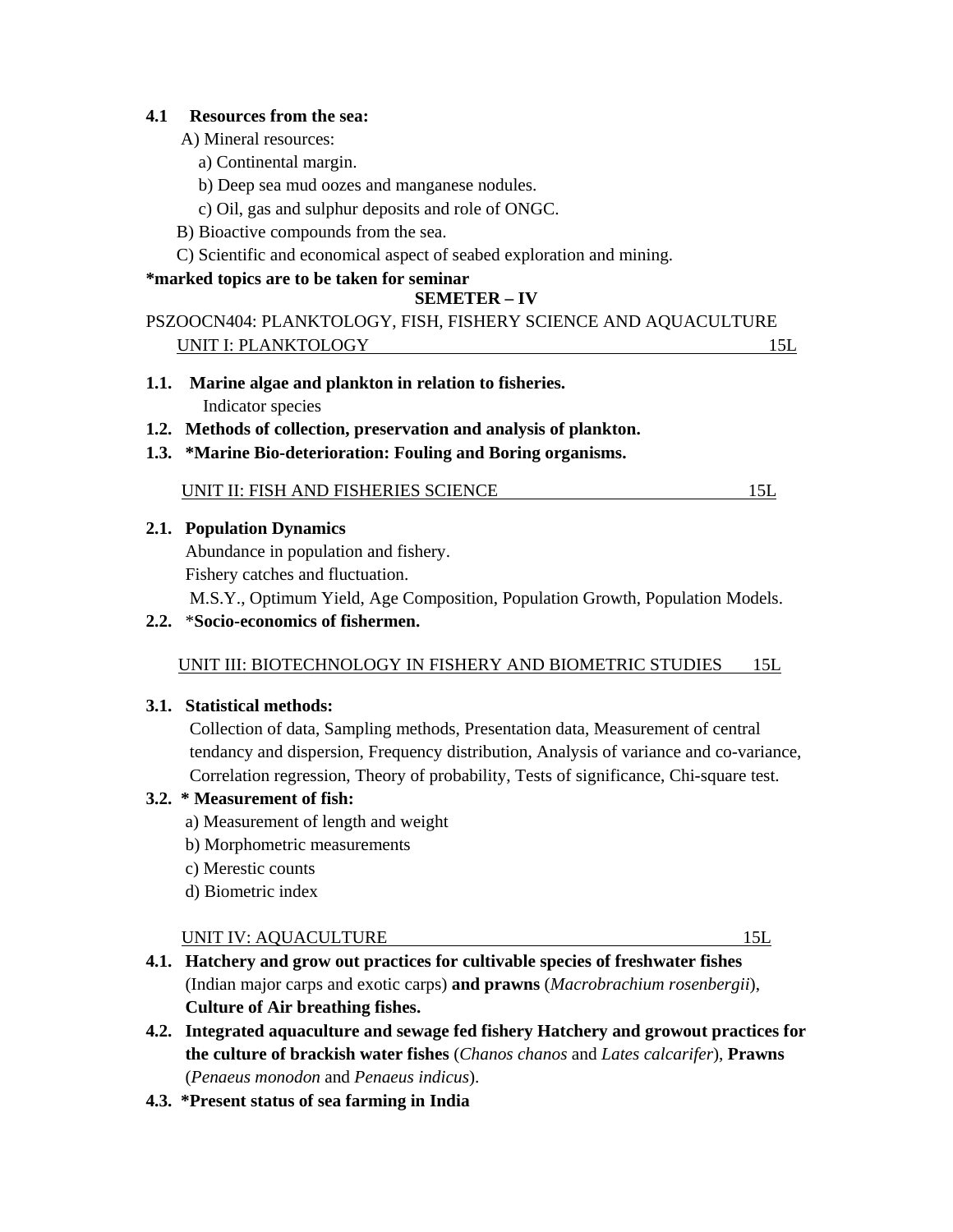Culture of molluscs, clams, oyster (edible and pearl) and Mussels, Echinoderms (sea cucumber), sea weeds.

#### **\*marked topics are to be taken for seminar**

### **SEMESTER IV PRACTICALS**

# **SEMESTER IV Practicals**

# **Course Code PSZOBT4P1 & PSZOBT4P2 Based on PSZOBT401 and PSZOBT402**

- 1) Immobilize Yeast cells in calcium alginate & prepare a bioreactor column to demonstrate Invertase activity in the bioreactor column.
- 2) Restriction-digest the given DNA sample &demonstrate the separation of fragments by performing agarose gel electrophoresis. Interpret the results by comparing with the standard digests provided.
- 3) Demonstrate the western blotting technique for the given sample of protein.
- 4) To plot a growth curve for the microorganisms provided.
- 5) Demonstrate the effect of medium on growth curves of given microorganism, using two different media (minimal & enriched).

# **PSZOOCN4P3**

### **Based on PSZOOCN403**

### **1) Oceanographic instruments:**

- a) Nansen reversing bottle.
- b) Deep sea reversing thermometer.
- c) Bathythermometer.
- d) Drift bottle.
- e) Ekman's current meter.
- f) Secchi disc.
- g) Plankton nets: Standard net, Hensen net and Clarke Bumpus net.
- h) Stemple pipette and counting slide.
- i) Nekton sampling device-trawls.
- j) Benthic sampling devices-dredges, grabs and corers.

### **2) Detection of heavy metals:**

- a) Zinc
- b) Lead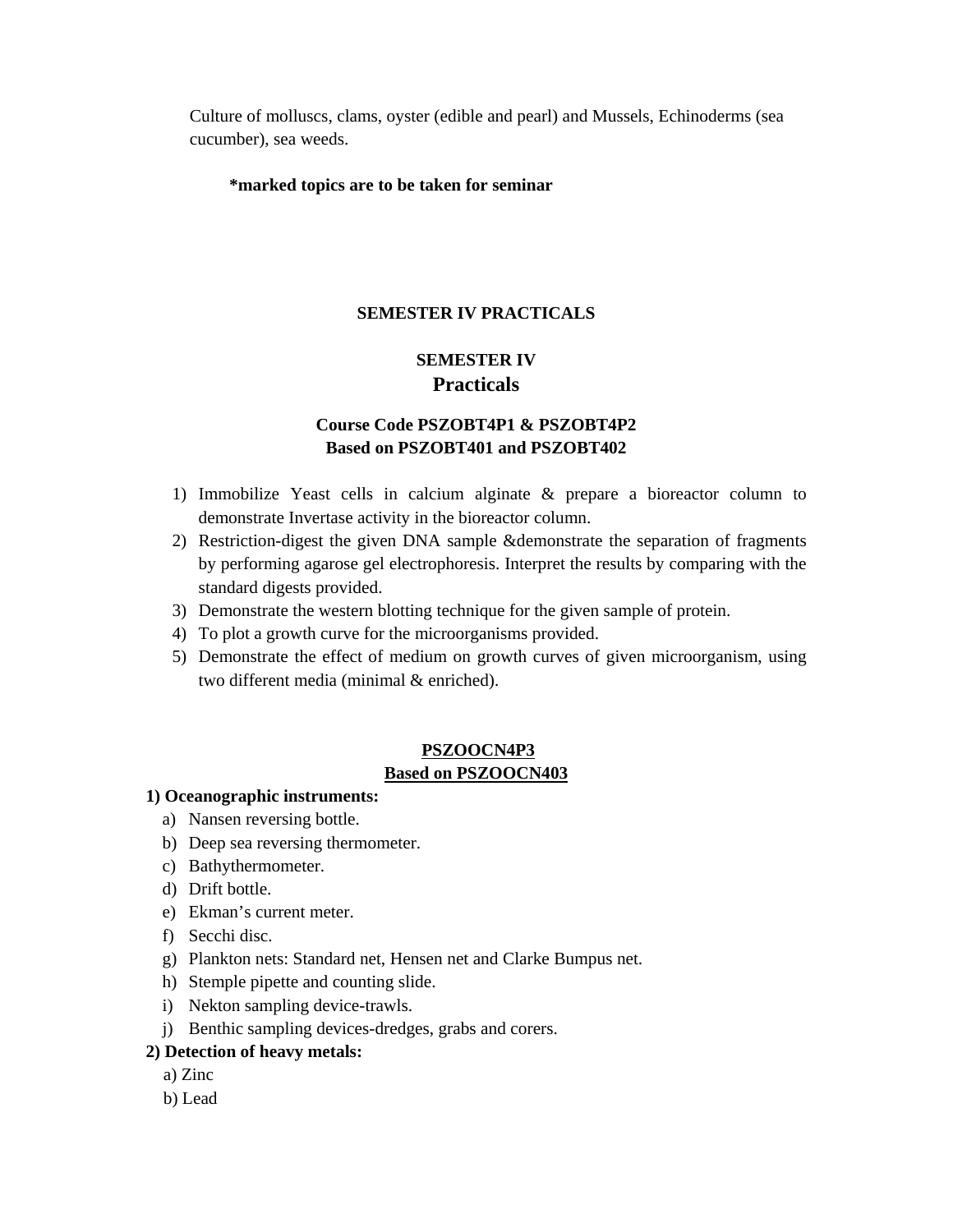c) Copper.

- **3) Food and feeding in fish.**
- **4) Identification of crafts and gears.**

# **PSZOOCN4P4 Based on PSZOOCN4P4**

- 1) Preparation of Zooplankton mountings.
- 2) Collection of marine algae and preparation of herbaria (at least five different forms).
- 3) Biometric studies of fish/ prawn
	- A. Study of relationship between total length and standard length/head length/body depth length/body weight.
	- B. Calculate correlation (standard length and total length, head length and total length, body depth and total length). Calculate the index values for various relationships.
- 4) Identification of fouling and boring organisms (*Limnoria* sps., *Lepas, Balanus, Caprella, Teredo, Littorina, Crassostrea, Pellaria/ Sertularia*).
- 5) Identification and classification of fresh water fishes (Rohu, Catla, Mrigal, Tilapia, Gourami) and fresh water giant prawn (*Macrobrachium rosenbergii*).
- 6) Crustacean fishery (*Penaeus monodon, P. indicus, M. monoceros, P. stylifera, Solenocera indica, Nematopaleomon, Acetes indicus*).
- 7) Molluscan fishery (*Meretrix, Perna viridis, Katelysia sps., Crassostria sps., Xancus pyrum, Solen kempi, Cuttle fish* and gastropods).
- 8) Visit to aquaculture centres, boat building yards, processing plants and marine biological institutions (Excursions or study tours)

Students Activity

- a. Collection of molluscan shells
- b. Preparing herbaria from marine algae (atleast 5)
- c. Preparation of shrimp pickle

# **Note: Minimum number of animals to be used for experiment**

# **REFERENCES:**

# **Semester III & IV Biotechnology**

- 1. Johan E. Smith, Biotechnology,  $3<sup>rd</sup>$  Edition, Cambridge Univ. Press
- 2. Colin Rateledge and Bjorn Kristiansen, Basic Biotechnology, 2<sup>nd</sup> Edition, Cambridge Univ. Press
- 3. Susan R. Barnum, Biotechnology An Introduction, Vikas Publishing House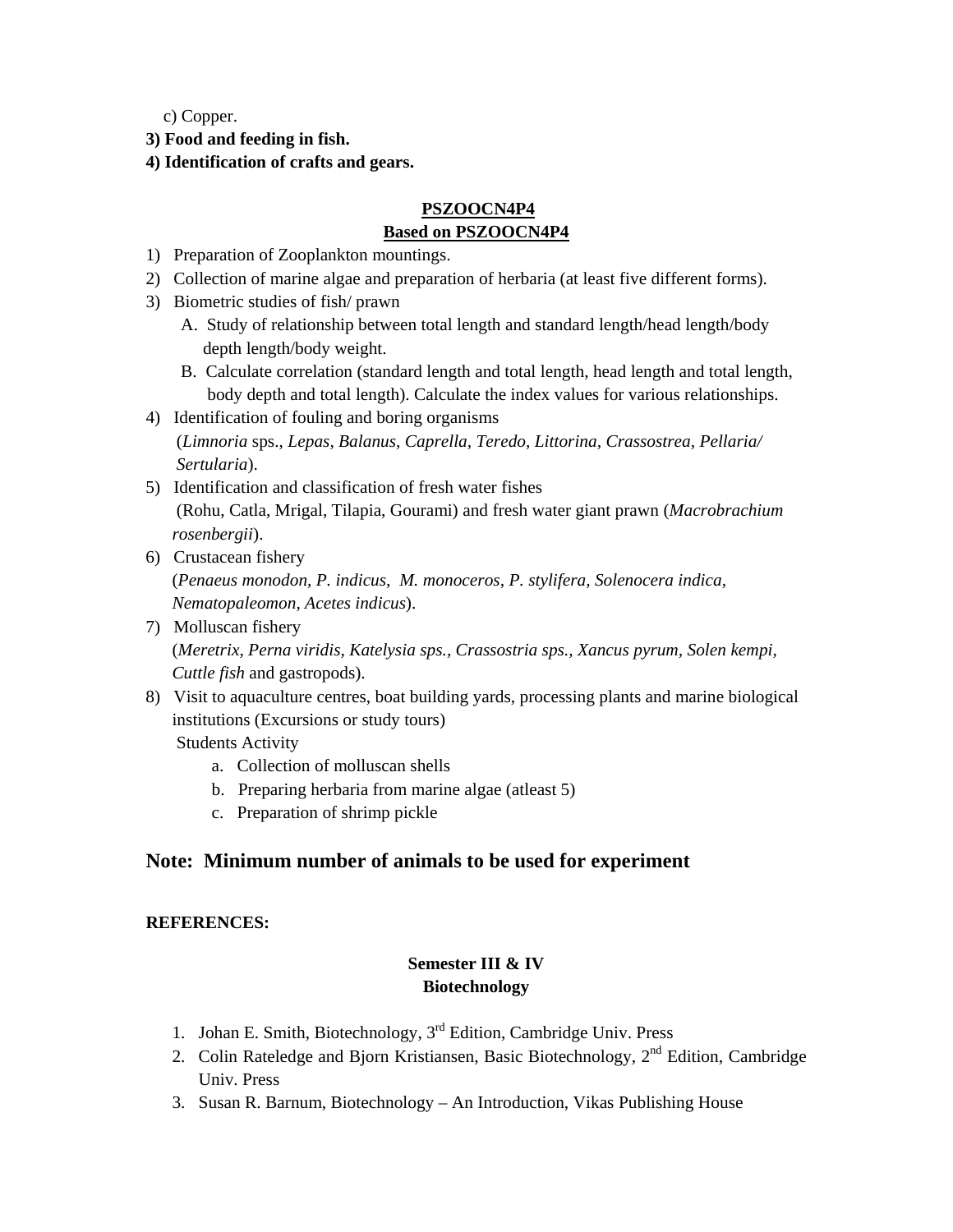- 4. Bernard R. Glick and Jack J. Pasternack, Molecular Biotechnology Principles and applications of recombinant DNA, ASM Press, Washington DC.
- 5. Alexander N. Glazer and Hiroshi Nikaido, Microbial Biotechnology Fundamentals of applied microbiology, W. H. Freeman and Co, New York
- 6. InduShekar Thakur, Environmental Biotechnology Basic concepts and applications, I. K. International Pvt. Ltd, Mumbai, New Delhi
- 7. John A. Thomas (Ed.), Biotechnology and safety assessments, 2<sup>nd</sup> Edition, Taylor and Francis
- 8. S. S. Purohit, Biotechnology Fundamentals and applications,  $3<sup>rd</sup>$  Edition, Agrobios, India
- 9. Patent Facility Centre (PTC) Technology information, Forecasting and Assessment Council (TIFAC), Department of Science and Technology, New Delhi
- 10. R. S. Crespi; Patents a basic guide to patenting biotechnology, Cambridge Univ. Press
- 11. R. E. Speir, J. B. Griffiths, W. Berthold (Ed), Animal Cell Technology Products of today, prospects of tomorrow, Butterworth –Heinman Publishers
- 12. Martin Fransman, GerdJunne, AnnemiekeRoobeek (Ed), The Biotechnology revolution?, Blackwell Scientific Publishers
- 13. Terence Cartwright, Animal Cells as Bioreactors, Cambridge Univ. Press
- 14. A. Rosevear, John F. Kennedy, Joaquim M. S. Cabral, Immobilized enzymes and cells, Adam Hilger Publishers, Bristol and Philadelphia
- 15. Micheal P. Tombs and Stepan E. Harding, An Introduction to polysaccharide biotechnology
- 16. T. A. Brown, Gene Cloning An Introduction, 3rd Edition, Nelson Thornes
- 17. Bob Old and S. B. Primrose, Principles of Gene Manipulation,  $5<sup>th</sup>$  Edition, Wiley Blackwell Publishers
- 18. U. Satyanarayan, Biotechnology, 2007 Reprint, Uppala Author Publisher Interlink

### REFERENCES:

# **Oceanography and Fishery Science Semester III & IV**

- 1. Svedrup et al., The Oceans.
- 2. Nair N.B. and Thampi D.H., Atextbook of marine ecology, T-M-H.
- 3. Harold Thurman, Introductory oceanography, Prentice Hall. London.
- 4. Qasim S.Z., Glimpses of Indian Ocean, Sangum Bodes Ltd. London. Navya Printers, Hyderabad.
- 5. Michael King, Fisheries Biology assessment and management, Fishing News Publishers, 1995.
- 6. R. Gordob Pirje, Oceanography.
- 7. Newell and Newell, Marine Plankton.
- 8. Jhingran, Fish and fisheries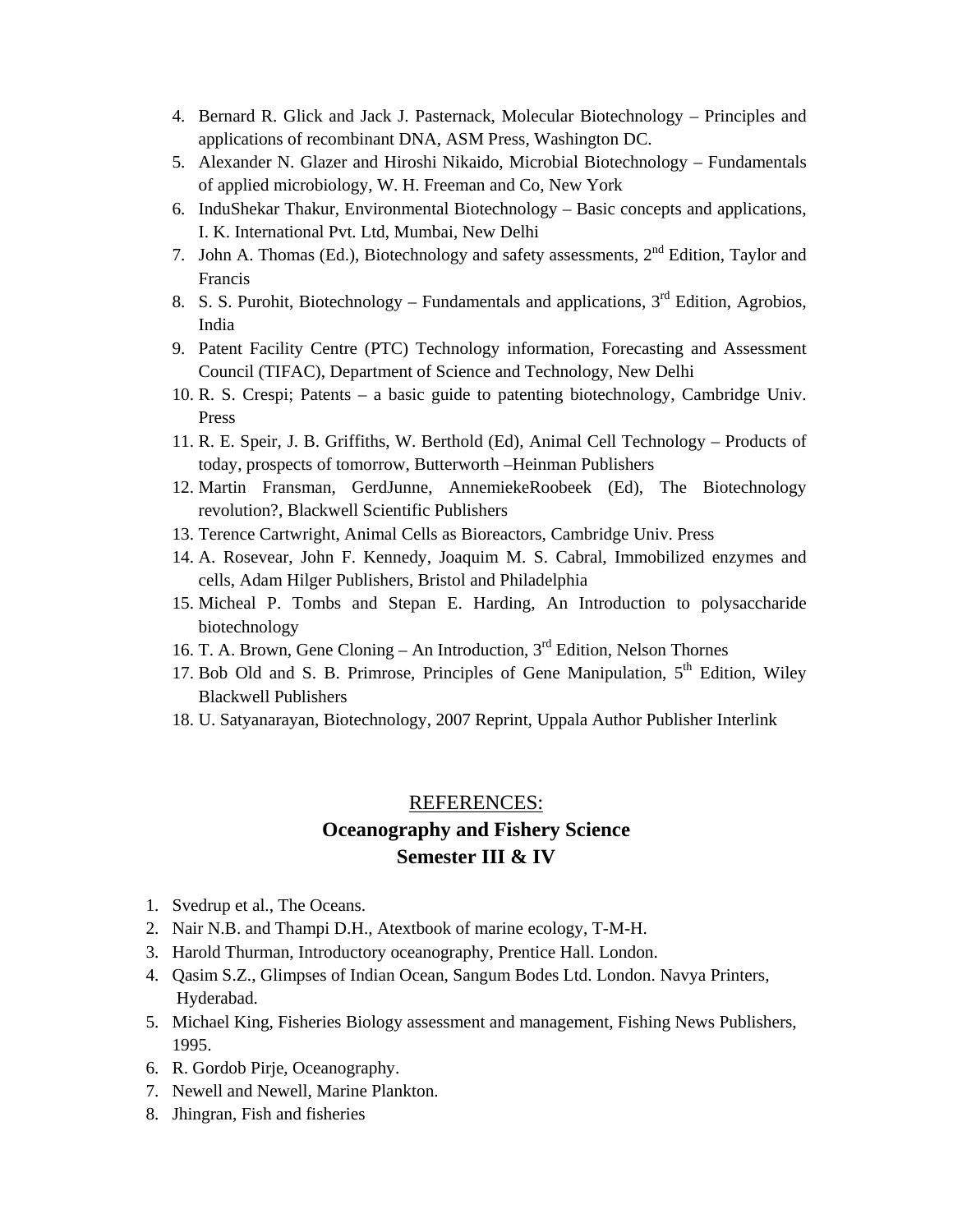- 9. P. Michal, Ecologival methods for field and laboratory investigations.
- 10. R.V. Tait, Marine zoology, Oxford press.
- 11. David Ross, Introduction to Oceanography.
- 12. Carl Schliper, Research method in marine biology.
- 13. B.F. Chapgar, Sea Shore life of India, SIDGWICK and JACKSON, London
- 14. D.V. Bal and K.V. Rao, Marine fisheries of India, T-M-H.
- 15. Russel and Young, The Seas
- 16. Kurian and Sebastian, Prawn and prawn fisheries of India.
- 17. M. Krishna Pillai. Introduction to Planktology, Himalaya Publishing
- 18. A.A. Fincham. Basic marine biology, British Museum Natural History.
- 19. Latha Shenoy. Course manual in fishing technology, CIFE, Versova, Mumbai.
- 20. Jefferey F. Raymond, Plankton and productivity, Vol. I and II.
- 21. J.S.Levington, Marine Biology, Function, biodiversity, ecology. Oxford University Press.
- 22. Wealth of India, Vol. IV, CSIR Publications.
- 23. S.P. Biswas, Manual of methods in fish biology, South Asian publishers private Ltd., New Delhi.
- 24. J.P. Rilcy and R, Chester, Introduction to marine chemistry, Academic Press, London and New Delhi.
- 25. American Public Health Association-2000.
- 26. J.V.R. Pillai, Aquaculture principles and plasia, Blackwell Scientific pub.
- 27. Das P. and Jhingran A.C.G., Fish genetics in India.
- 28. Colin E. Purdon, Genetics and Fish breeding, Chapman and Hall.
- 29. Schroder J.J., Genetics and Mutagenesis of fish, Chapman and Hall.
- 30. P. Bensam. Development of marine fishery sciences in India, Daya publishing House.

### **N.B :**

**I) It is pertinent to note that we have to adhere strictly to the directions as given in the UGC Circular F14-4/2006 (CPP-II).** 

**II)Apart from the institutional Animal Ethics Committee (IAEC) and any other Committee appointed by a Competent Authority/Body from time to time, every college should constitute the following Committees :** 

- 1) A Committee for the Purpose of Care and Supervision of Experimental Animals (CPCSEA) and
- 2) A Dissection Monitoring Committee (DMC)

#### **Composition of DMC** shall be as follows :

- i) Head of the Concerned Department (Convener/Chairperson)
- ii) Two Senior Faculty Members of the concerned Department
- iii) One Faculty of related department from the same College

One or two members of related department from neighboring colleges

#### **Practicals paper pattern**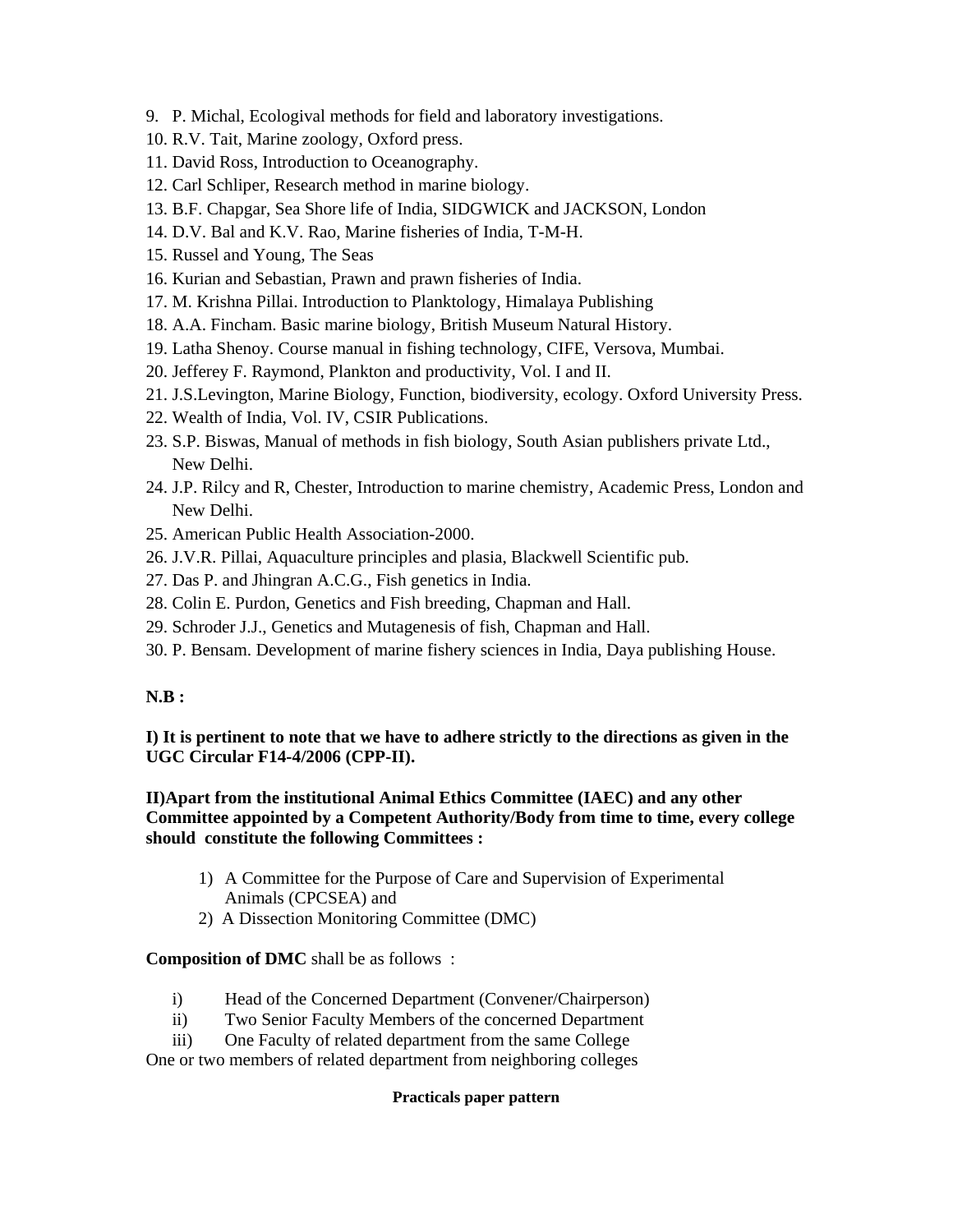#### **Semester III**

#### **Zoology- Biotechnology-Physiology**

#### **Course Code PSZOBT3P1**

Q1) Determination of viable cell count in the given culture of bacteria by dilution & spreading technique. (DAY 1) (25) MARKS

### $\overline{OR}$

Q1) Using mini-prep method isolate plasmid DNA from the given strain of bacteria & show the purity of the isolate by performing agarose gel electrophoresis. (DAY 1) (25) MARKS

Q2) To estimate the Demonstration of aseptic technique: Work place for aseptic handling, packing glassware (flasks, test tubes, pipettes, petridish) for sterilization, aseptic transfer of liquids (pipetting from flask to test tube. (DAY 2) (15) MARKS Q3) Viva (05) MARKS Q4) Journal (05) MARKS

# **Practical Course Code PSZOBT3P2**

| Q1) Preparation of LB agar plate, slant, butt & demonstration of streaking technique using |      |
|--------------------------------------------------------------------------------------------|------|
| bacterial culture to obtain isolated colonies. (DAY 1)                                     | (25) |
| <b>MARKS</b>                                                                               |      |
| Q2) Estimate number of bacteria in given culture of nephelometry. (DAY 2)                  | (15) |
| <b>MARKS</b>                                                                               |      |
| Q3) Viva                                                                                   | (05) |
| <b>MARKS</b>                                                                               |      |
| Q4) Journal                                                                                | (05) |
| <b>MARKS</b>                                                                               |      |
|                                                                                            |      |

**PRACTICAL EXAMINATION** PSZOOCN3P3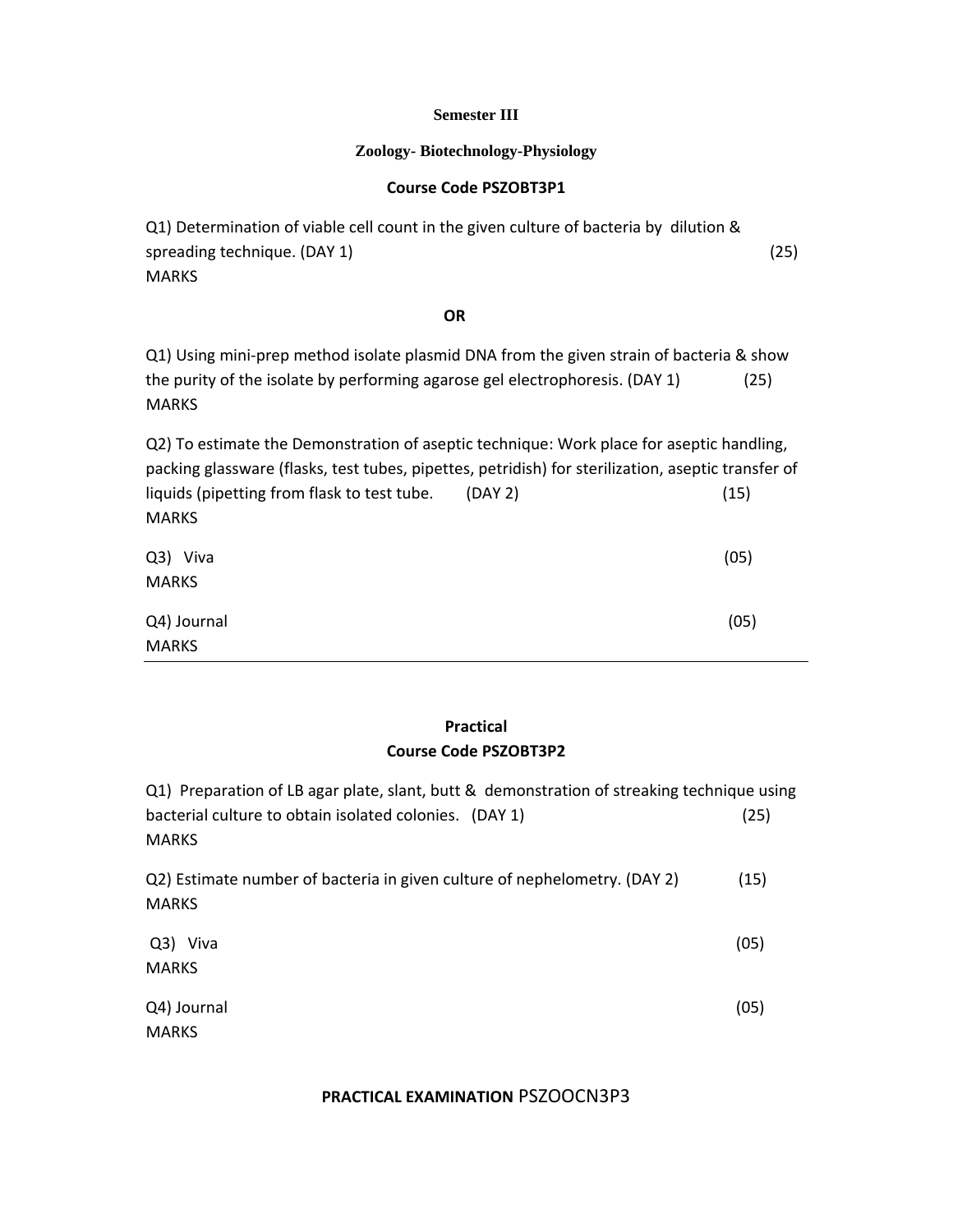|       |    | Nitrites/Silicates/Phosphate-Phosphorus.                         | 10 |
|-------|----|------------------------------------------------------------------|----|
|       |    | 0R                                                               |    |
|       |    | (A) Estimation of primary productivity by light and dark bottle. | 10 |
| (B) - |    | Foraminiferan and radiolarian shells (any four)                  | 05 |
|       |    | 2. Minor - Sediment analysis                                     | 07 |
|       | 3. | Identify and describe (any 6 Intertidal Organism) (6 X 3)        | 18 |
|       | 4. | Viva voce                                                        | 05 |
|       | 5. | Journal                                                          | 05 |
|       |    | **************************                                       |    |

# **PRACTICAL EXAMINATION** PSZOOCN3P4

|    | 1. Major                                                             |    |  |
|----|----------------------------------------------------------------------|----|--|
|    | (A) Fish identification (1 from Elasmobranch, 4 from Teleost)        | 15 |  |
|    | (B) Fish identification as per Francis day volume                    | 05 |  |
| 2. | Minor                                                                |    |  |
|    | (A) Study of maturity, Plankton settling method/weight method/weight |    |  |
|    | displacement method/counting method and study of fecundity and       |    |  |
|    | maturation studies                                                   | 08 |  |
|    | Or                                                                   |    |  |
|    | Plotting the frequency polygon by ova diameter measurement           | 08 |  |
| 3. | Identification (4 identification 3 marks each)                       | 12 |  |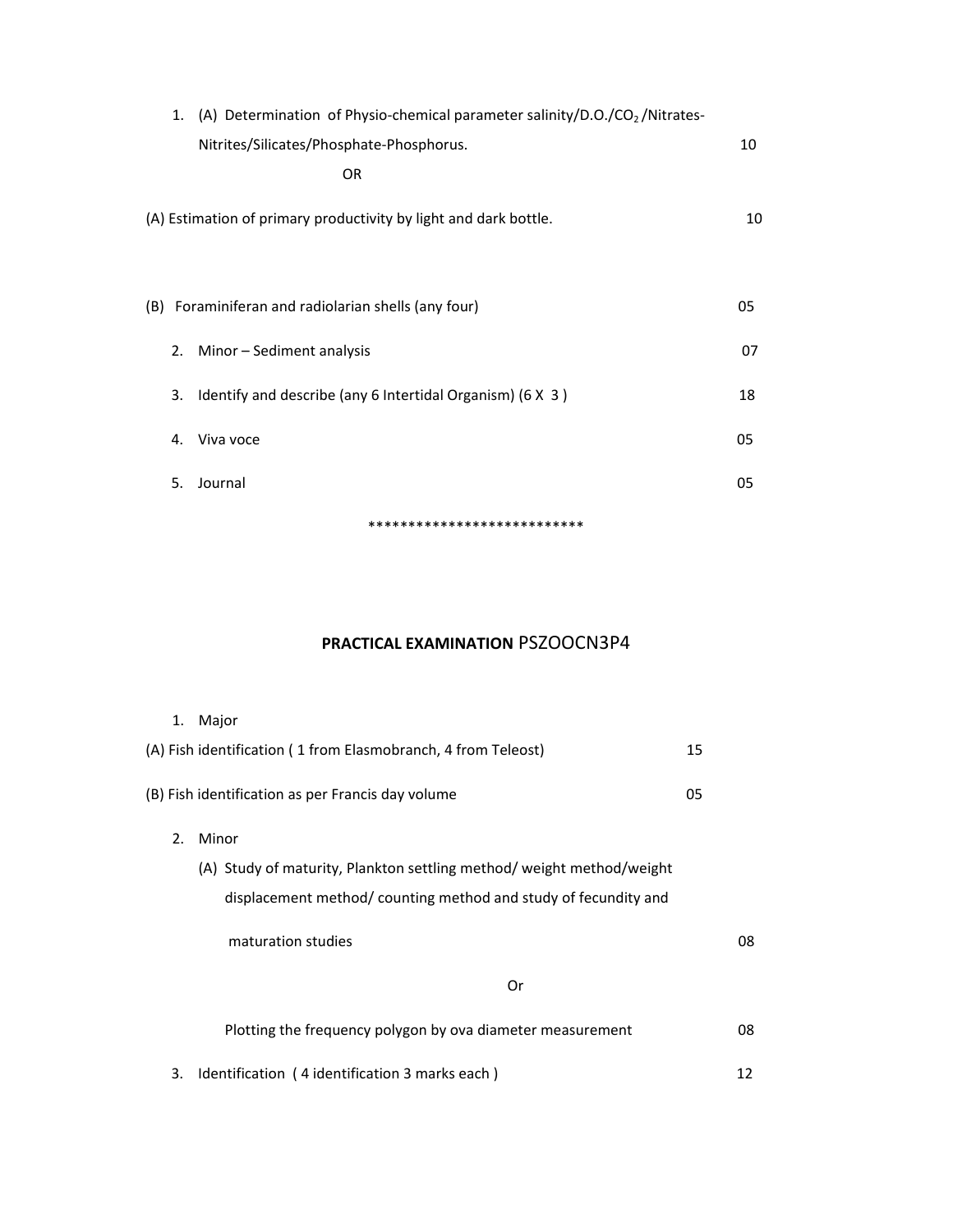- 4. Viva voce  $0.5$
- 5. Journal 05

\*\*\*\*\*\*\*\*\*\*\*\*\*\*\*\*\*\*\*\*

### **Course Code PSZOBT4P1**

Q1) Demonstrate the effect of medium on growth curves of given microorganism, using enriched media. (DAY 1) (25) MARKS

**OR** 

Q1) Demonstrate the effect of medium on growth curves of given microorganism, using minimal media. (DAY 1) (25) MARKS

Q2) Immobilize Yeast cells in calcium alginate, prepare beads & keep them overnight in activation medium (DAY 1) (15) MARKS

| Q3) Viva    | (05) MARKS |
|-------------|------------|
| Q4) Journal | (05) MARKS |

# **Practical Course Code PSZOBT4P2**

Q1) Prepare a bioreactor column to demonstrate Invertase activity in the bioreactor  $\text{column. (DAY 2)}$  (25) MARKS

Q2) Restriction-digest the given DNA sample & demonstrate the separation of fragments by performing agarose gel electrophoresis. Interpret the results by comparing with the standard digests provided. (DAY 2) (15) **MARKS**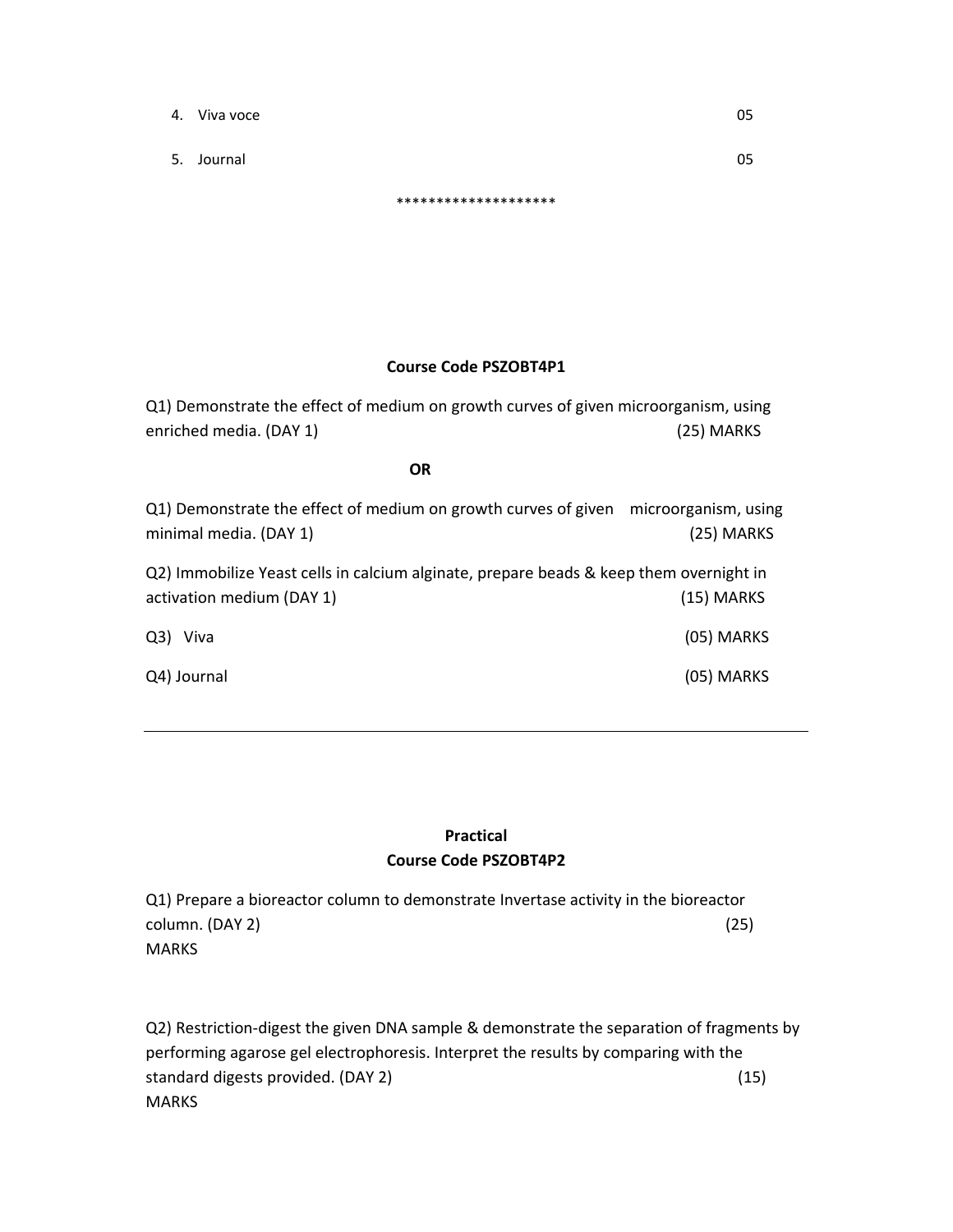Q2) Demonstrate the western blotting technique for the given sample of protein.

| (DAY 2)     | $(15)$ MARKS |
|-------------|--------------|
| Q3) Viva    | (05) MARKS   |
| Q4) Journal | (05) MARKS   |

### **Semester IV**

#### **PRACTICAL EXAMINATION** PSZOOCN4P3

#### Total Marks: 50

1. Major Experiment Identification of Oceanographic instrument (3 identification 4 marks each) 12 2. (A) Detection of heavy metals – zinc/ Lead/ Copper 10 (B) Food and feeding in fish 06 3. Identification (4 identification 3 marks each 2 from crafts & 2 from gears) 12 4. Viva voce and the set of the set of the set of the set of the set of the set of the set of the set of the set of the set of the set of the set of the set of the set of the set of the set of the set of the set of the set  $5.$  Journal  $05$ 

### **PRACTICAL EXAMINATION** PSZOOCN4P4

Total Marks: 50

1. Biometric study of fish

(A) Study of relationship between total length and standard length / head length / body depth length / body weight 04

**OR**